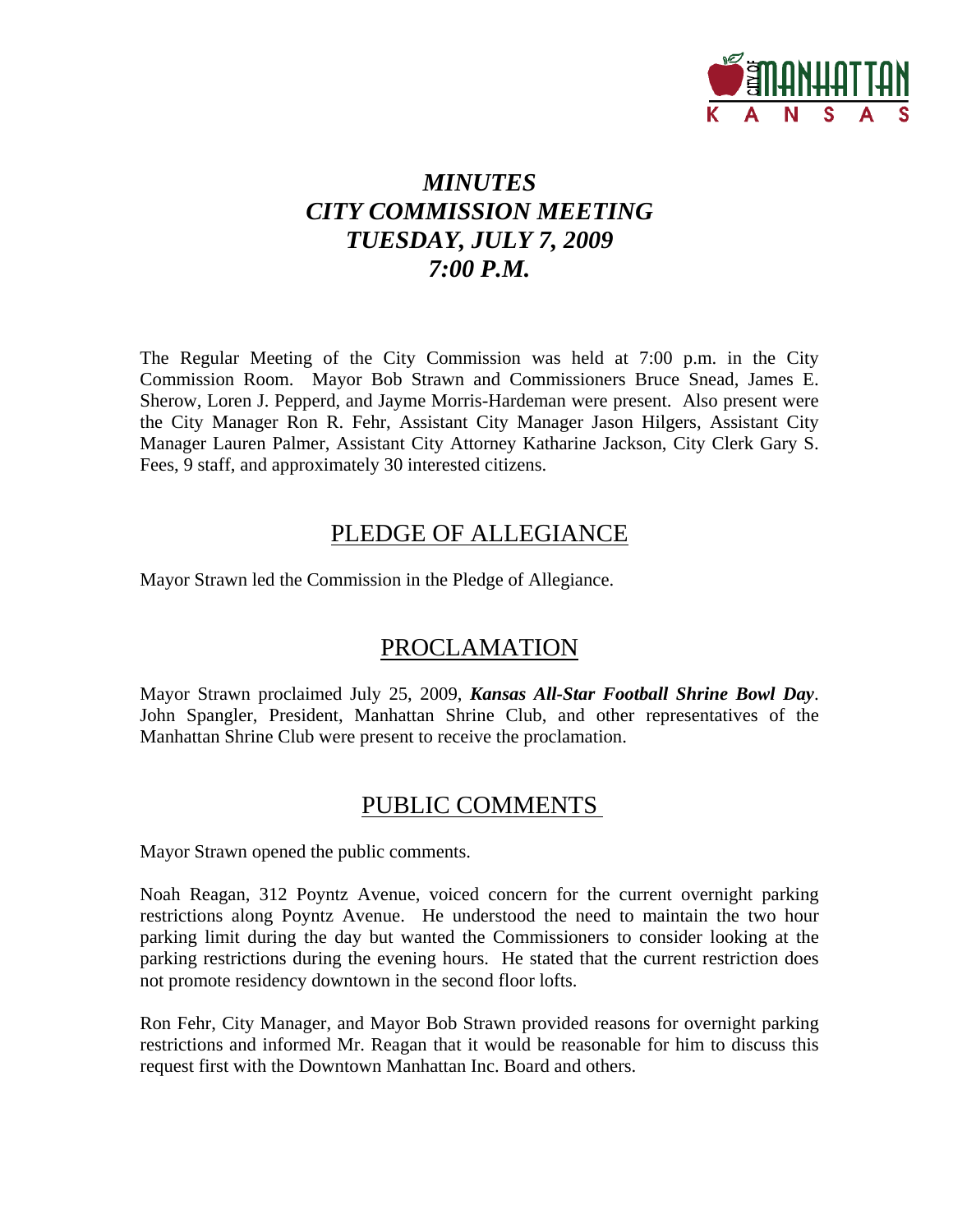**Minutes** City Commission Meeting July 7, 2009 Page 2

# PUBLIC COMMENTS *(CONTINUED)*

Hearing no other comments, Mayor Strawn closed the public comments.

# COMMISSIONER COMMENTS

Commissioner Sherow thanked Mr. Reagan for coming forward and asked that this item be addressed. He stated that it is great to see so many children using the spray park in City Park and encouraged parents to monitor their children so that they are not running at the spray park. He encouraged everyone to have fun and to be safe.

Curt Loupe, Director of Parks and Recreation, informed the Commission that a medium grade concrete surface was used to help prevent slipping and said that he has yet to see a person slip that wasn't running. He stated that signage would be posted at the spray park and that they were planning to lengthen the time between programs to allow for additional drainage.

Mayor Strawn stated that he would be stepping down from future discussions regarding a landlord ordinance and rental inspection program because his spouse has a new client that is a large landlord in Manhattan.

# CONSENT AGENDA

(\* denotes those items discussed)

### **MINUTES**

The Commission approved the minutes of the Special City Commission Meeting held Tuesday, June 9, 2009, and the Regular City Commission Meeting held Tuesday, June 16, 2009.

### **CLAIMS REGISTER NO. 2615**

The Commission approved Claims Register No. 2615 authorizing and approving the payment of claims from June 10, 2009, to June 30, 2009, in the amount of \$5,152,311.69.

### **LICENSES – CEREAL MALT BEVERAGE**

The Commission approved an annual Cereal Malt Beverage License for Tubby's L.C., 1127 Moro Street; O'Malley's Inc. d/b/a Aggie Lounge, 712 North 12<sup>th</sup> Street; and Leo's Hillside Café, 2307 Stagg Hill Road.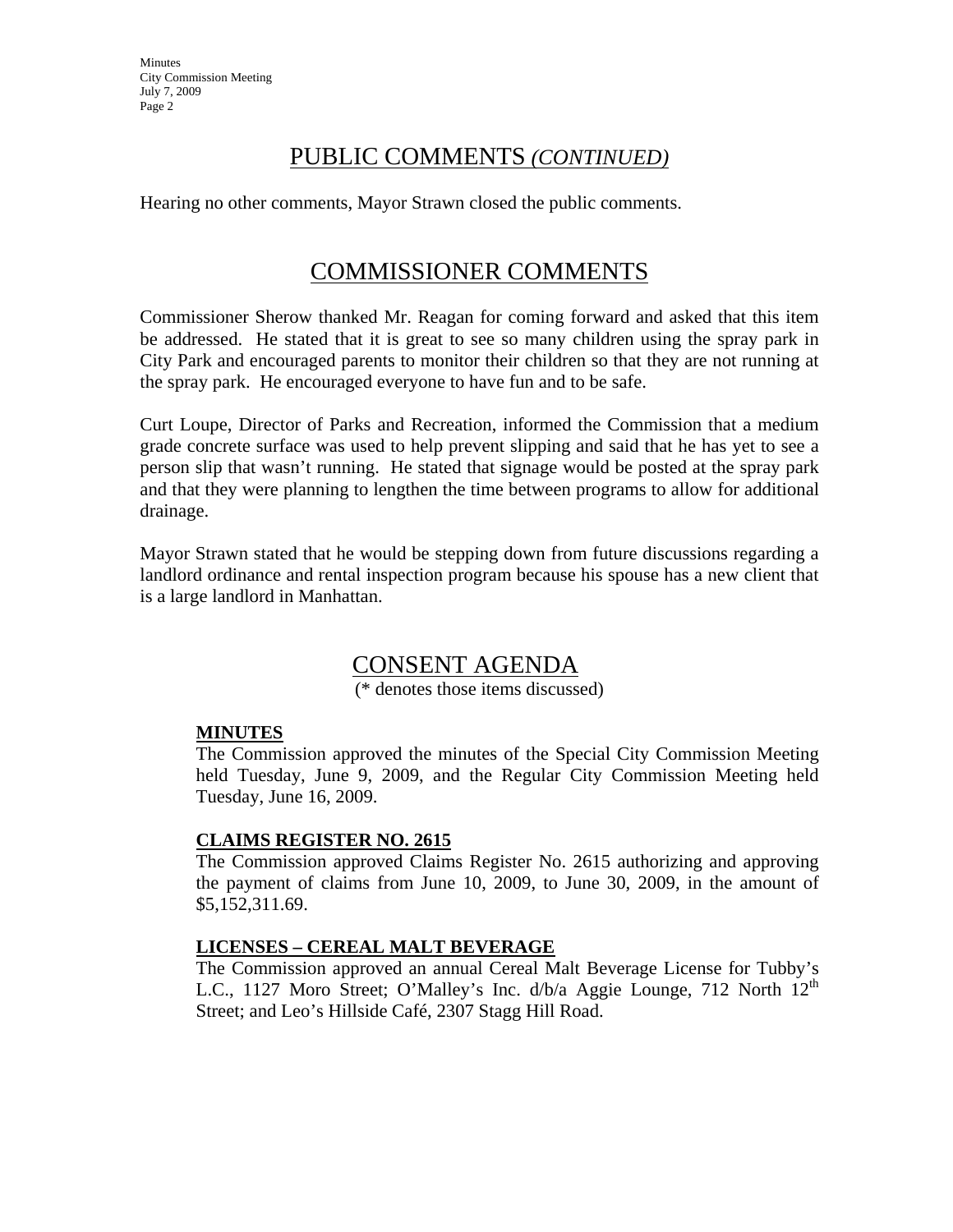#### **ORDINANCE NO. 6767 – REZONE – EAST PORTION OF PRAIRIE LAKES ADDITION, UNIT 3**

The Commission approved Ordinance No. 6767 rezoning the eastern portion of Prairie Lakes Addition, Unit 3, from R-3, Multiple-Family Residential District, to R-2, Two-Family Residential District, generally located in the vicinity of Maise Circle and Donnas Way Circle, and the intersection of Donnas Way with Grainfield Street and Northfield Road, based on the findings in the Staff Report. *(See Attachment No. 1)*

#### **PUBLIC HEARING – LEVY - SPECIAL ASSESSMENTS (GOB 2009-C)**

Mayor Strawn opened the public hearing.

Hearing no comments, Mayor Strawn closed the public hearing.

#### **FIRST READING – LEVY – SPECIAL ASSESSMENTS (GOB 2009-C)**

The Commission approved first reading of an ordinance levying special assessments against the benefiting properties in the following nine (9) projects, which have been completed: *Lee Mill Village – Storm Drainage (SM0702); Gravity Sanitary Sewer (SS0704); Lift Station (SS0709); Street (ST0709); and Water (WA0705); Stone Pointe Addition, Unit Two – Storm Drainage (SM0606) and Street (ST0630); Carlson Street – Storm Drainage (SM0802); and Prairie Lakes Addition, Unit Three – Street (ST0619).* 

### **FIRST READING – AMEND FINAL DEVELOPMENT PLAN – HOME CENTER MALL PUD**

The Commission approved first reading of an ordinance amending the Final Development Plan of the Home Center Mall PUD, generally located at 627 Pecan Circle, and Ordinance No. 4586, to modify the approved ground entrance sign as proposed, based on the findings in the Staff Report *(See Attachment No. 2)* with the two conditions of approval, as recommended by the Manhattan Urban Area Planning Board.

#### **RESOLUTION NO. 070709-A – REVISED PETITION – GARY AVENUE AND TREESMILL CIRCLE (EFFINGHAM DITCH, PH 2) – STORM SEWER IMPROVEMENTS (SM0807)**

The Commission found the revised petition sufficient and approved Resolution No. 070709-A finding the project advisable, authorizing construction, and rescinding Resolution No. 071508-E for Gary Avenue and Treesmill Circle Storm Sewer Improvements (SM0807).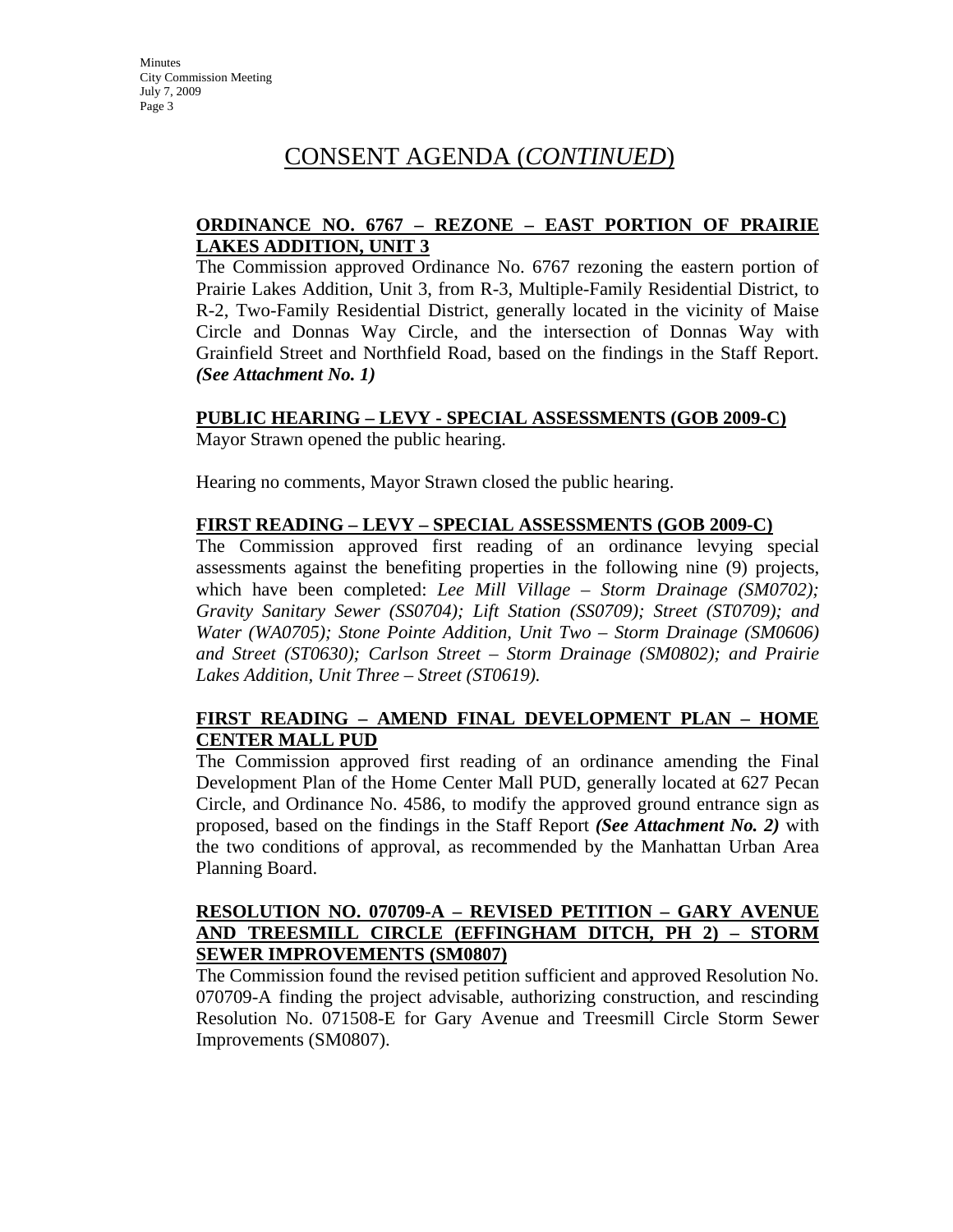### **AWARD CONTRACT - GARY AVENUE AND TREESMILL CIRCLE (EFFINGHAM DITCH, PH 2) – STORM SEWER IMPROVEMENTS (SM0807)**

The Commission accepted the Engineer's Estimate in the amount of \$45,000.00 and awarded a construction contract in the amount of \$44,958.00 to Dickie Construction Co., of Manhattan, Kansas, for Gary Avenue and Treesmill Circle Storm Sewer Improvements (SM0807).

### **RESOLUTION NO. 070709-B – EXPIRATION OF TERMS AND BYLAWS – SPECIAL ALCOHOL FUND ADVISORY COMMITTEE**

The Commission approved Resolution No. 070709-B changing the expiration of terms and the bylaws of the Special Alcohol Fund Advisory Committee as recommended by the Special Alcohol Fund Advisory Committee.

## **RESOLUTION NO. 070709-C – KDOT AGREEMENT – US-24 AND MCCALL ROAD INTERSECTION IMPROVEMENT PROJECT (ST0907)**

The Commission approved Resolution No. 070709-C authorizing the Mayor and City Clerk to execute an agreement with the Kansas Department of Transportation for an Intersection Improvement Project (ST0907) on US-24 (East Poyntz) at McCall Road utilizing ARRA Funds.

## **AWARD CONTRACT – RUNWAY 13/31 RECONSTRUCTION/EXTENSION (AIP 3-20-0052-39)**

The Commission accepted the Engineer's Estimate in the amount of \$5,431,904.90 and authorized City Administration to finalize and the Mayor and City Clerk to execute a construction contract in the approximate amount of \$3,298,685.43 to Pavers, Inc., of Salina, Kansas, contingent on receipt of a Federal American Recovery and Reinvestment Act Grant from FAA.

## **CONTRACT – UTILITY RELOCATION - RUNWAY 13/31 RECONSTRUCTION/EXTENSION (AIP 3-20-0052-39)**

The Commission authorized City Administration to finalize and the Mayor and City Clerk to execute a utility relocation contract with Westar Energy in the approximate amount of \$171,865.79, contingent on receipt of a Federal American Recovery and Reinvestment Act Grant from FAA.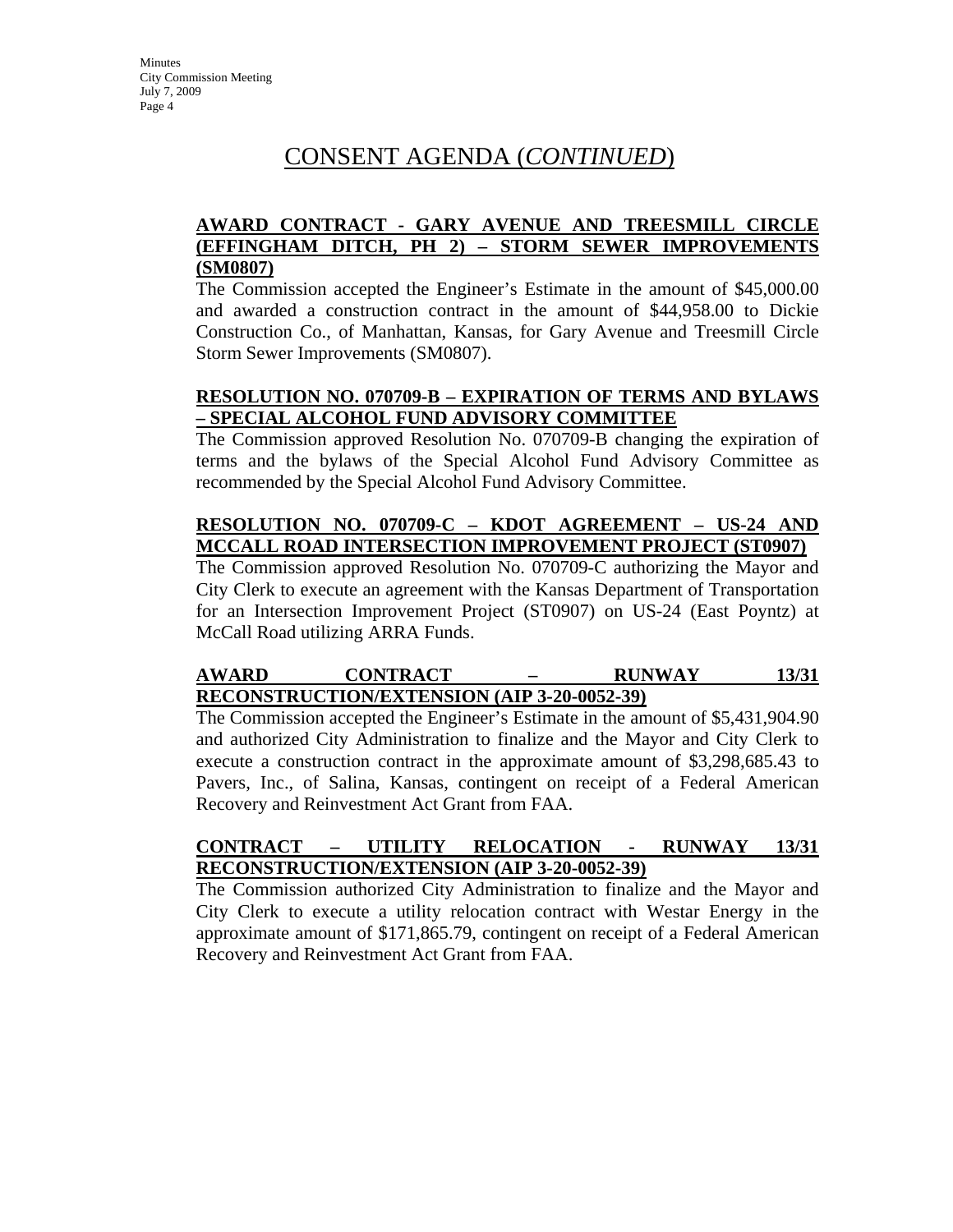#### **WORK AUTHORIZATION NO. 4 – RUNWAY 13/31 RECONSTRUCTION/EXTENSION (AIP 3-20-0052-39)**

The Commission authorized City Administration to finalize and Mayor and City Clerk to execute Work Authorization No. 4 for construction observation services in an amount not to exceed \$430,220.00 with HWS Consulting Group, Inc., of Manhattan, Kansas, contingent on receipt of a Federal American Recovery and Reinvestment Act Grant from FAA.

#### **WORK AUTHORIZATION NO. 5 – ENGINEERING AND DESIGN SERVICES RUNWAY 13 VISUAL APPROACH SLOPE INDICATOR (AIP 3-20-0052-39)**

The Commission authorized City Administration to finalize and the Mayor and City Clerk to execute Work Authorization No. 5 for engineering and design services for the relocation of the Runway 13 Visual Approach Slope Indicator (VASI), in an amount not to exceed \$31,320.00 with HWS Consulting Group, Inc., of Manhattan, Kansas, contingent on receipt of a Federal American Recovery and Reinvestment Act Grant from FAA.

### **FAA GRANT – RUNWAY 13/31 RECONSTRUCTION/EXTENSION (3-20- 0052-39)**

The Commission accepted the Federal ARRA Grant Offer from FAA in the approximate amount of \$3,906,000.00 for Runway 13/31 Reconstruction/Extension.

## **CHANGE ORDER NO. 1-FINAL – SUNSET CEMETERY TANK PAINTING (SP0903)**

The Commission approved As-Built Change Order No. 1 for miscellaneous repairs to the Sunset Cemetery Tank as part of the Sunset Cemetery Tank Painting project  $(SP0903)$ , resulting in a net increase in the amount of \$14,950.00  $(+8.4\%)$  to the contract with Central Tank Coatings, Inc., of Elgin, Iowa.

### **CHANGE ORDER NO. 1-FINAL – SILO TOWNHOMES ADDITION – STREET IMPROVEMENTS (ST0808)**

The Commission approved As-Built Change Order No. 1 for Silo Townhomes Addition Street Improvements (ST0808), resulting in a net increase in the amount of \$17,302.50 (+17.94%) to the contract with Larson Construction, of Manhattan, Kansas.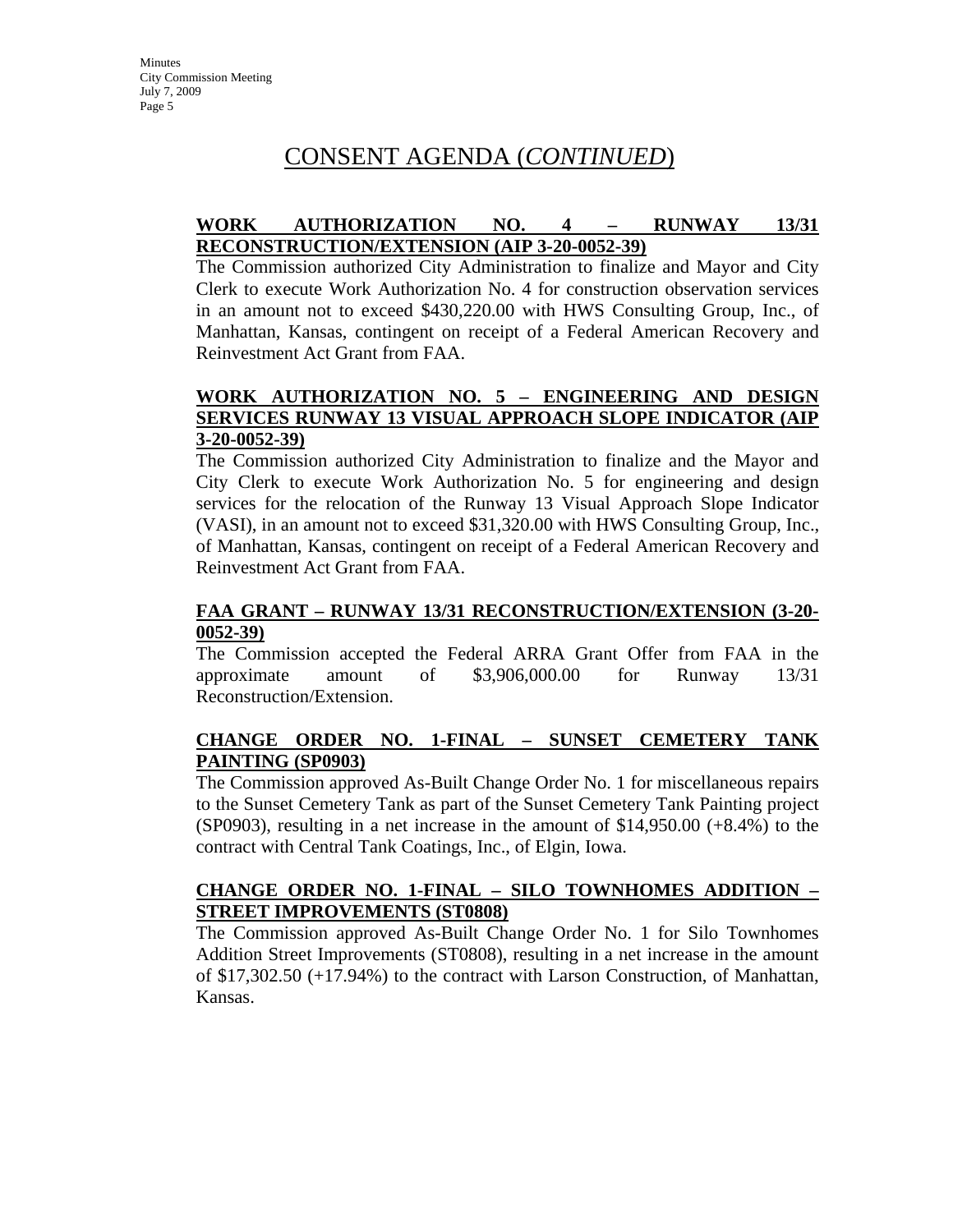### **CHANGE ORDER NO. 1-FINAL – LEE MILL VILLAGE ADDITION – SANITARY SEWER LIFT STATION (SS0709)**

The Commission approved As-Built Change Order No. 1 for Lee Mill Village Addition Sanitary Sewer Lift Station (SS0709), resulting in a net increase in the amount of \$21,376.00 (+14.12%) to the contract with Luttrell Construction Co., Inc., of Olathe, Kansas.

#### **\* AIRLINE MARKETING AGREEMENT – CHAMBER OF COMMERCE**

Ron Fehr, City Manager, provided an overview on the Airline Marketing Agreement with the Manhattan Area Chamber of Commerce.

The Commission authorized the Mayor and City Clerk to execute the Airline Marketing Agreement with the Manhattan Chamber of Commerce in the amount of \$75,000.00.

#### **CONTRACT – DESIGN SERVICES –ZOO EDUCATION CENTER**

The Commission approved and authorized the Mayor and City Clerk to execute a contract with WDM Design, of Wichita, Kansas, in the amount of \$307,195.00 plus incidentals for the final design, bid document preparation, and construction supervision of the Zoo Education Center.

#### **ARRA FIRE STATION CONSTRUCTION GRANT APPLICATION – FIRE STATION NOS. 3 AND 5**

The Commission authorized City Administration to proceed with the American Recovery and Reinvestment Act Fire Station Construction Grant application process with 20% matching funding.

### **\* NEIGHBORHOOD GRANT REVIEW COMMITTEE RECOMMENDATIONS**

Commissioner Morris-Hardeman stated that she was involved with the Neighborhood Grant Program application for Eugene Field, Humboldt West, and Landmark Water Tower playground equipment and would be recusing herself from voting on this item.

Commissioner Sherow voiced concern that the playground equipment at Head Start is not currently accessible to neighborhood children. He asked that this be examined and stated that a public square should be used in a public way.

Commissioner Snead stated that it is important to know why and that there may be factors and restrictions associated with Head Start's operating guidelines.

Ron Fehr, City Manager, informed the Commission that staff would look into this.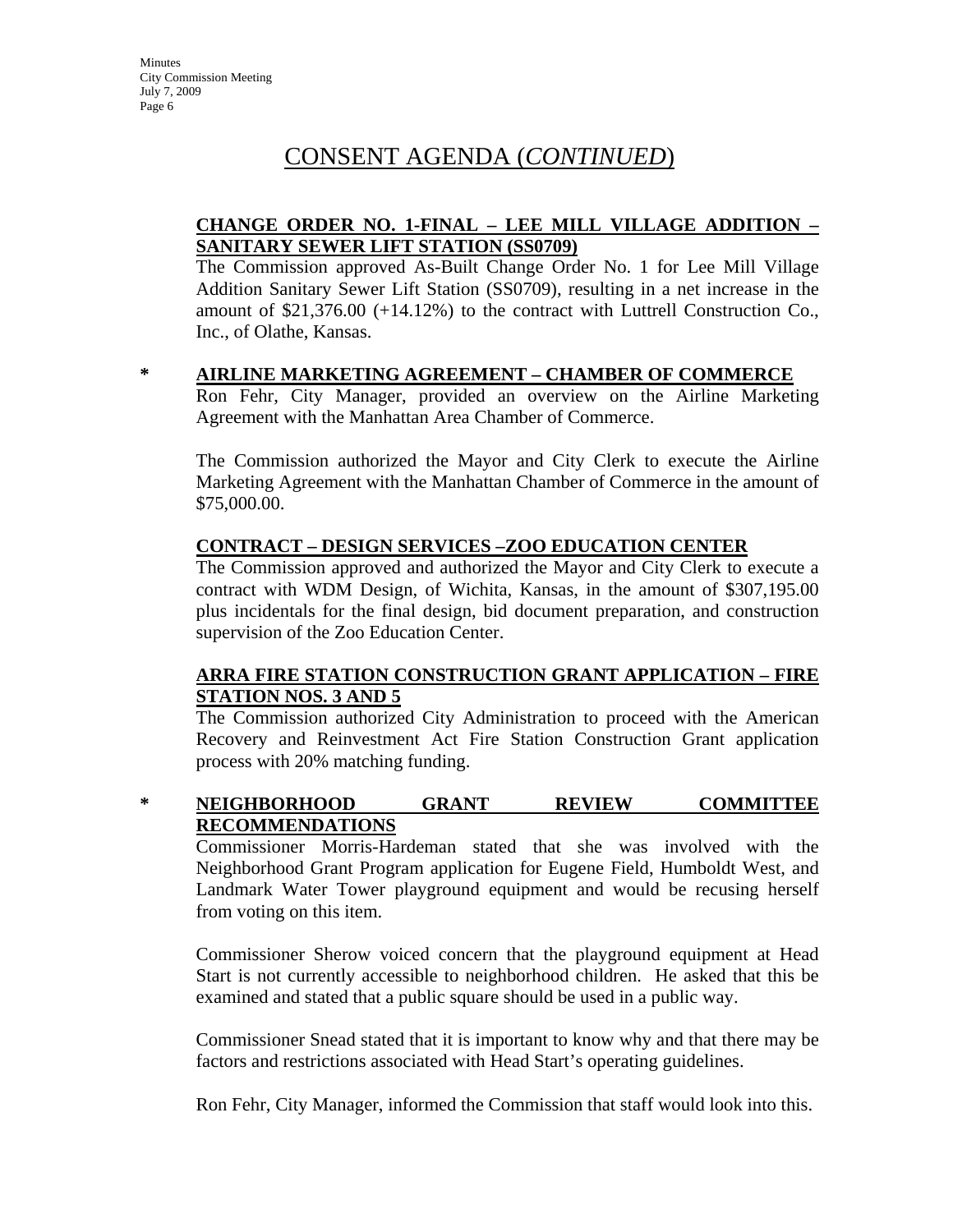#### **\* NEIGHBORHOOD GRANT REVIEW COMMITTEE RECOMMENDATIONS** *(CONTINUED)*

The Commission approved the Neighborhood Grant Review Committee's funding recommendations for 2009 as follows:

- Eugene Field, Humboldt West, and Landmark Water Tower Neighborhood Associations funding request approved in the amount of \$5,926.00 for a new swing set, slide, and approved ground covering to School District's lot adjacent to the former Eugene Field Elementary (now Head Start), pending City Administration's confirmation of the school district's approval and participation in any necessary maintenance agreements, to the school district's satisfaction;
- North Pointe Homeowners' Association funding request approved in the amount of \$2,000.00 for concrete lining for an open drainage ditch along Browning Avenue, north of Kimball Avenue, with City staff developing and overseeing the project; and
- Townhomes at Miller Ranch Homeowners' Association funding request denied in the amount of \$2,360.00 for improving drainage into the neighborhood pond to control sediment runoff and erosion.

### **\* AGREEMENT FOR SALE OF REAL ESTATE – 330 BLUEMONT AVENUE – 4TH STREET AND BLUEMONT AVENUE INTERSECTION IMPROVEMENT (ST0703)**

Ron Fehr, City Manager, responded to questions from the Commission and provided an overview on the Agreements for sale of real estate for the purchase of property.

The Commission authorized City Administration to finalize, and the Mayor and City Clerk to execute the Agreement for Sale of Real Estate for the purchase of real property located at 330 Bluemont Avenue.

#### **\* AGREEMENT FOR SALE OF REAL ESTATE – 401 BLUEMONT AVENUE – 4TH STREET AND BLUEMONT AVENUE INTERSECTION IMPROVEMENT (ST0703)**

Ron Fehr, City Manager, responded to questions from the Commission and provided an overview on the Agreements for sale of real estate for the purchase of property.

The Commission authorized City Administration to finalize, and the Mayor and City Clerk to execute the Agreement for Sale of Real Estate for the purchase of real property located at 401 Bluemont Avenue.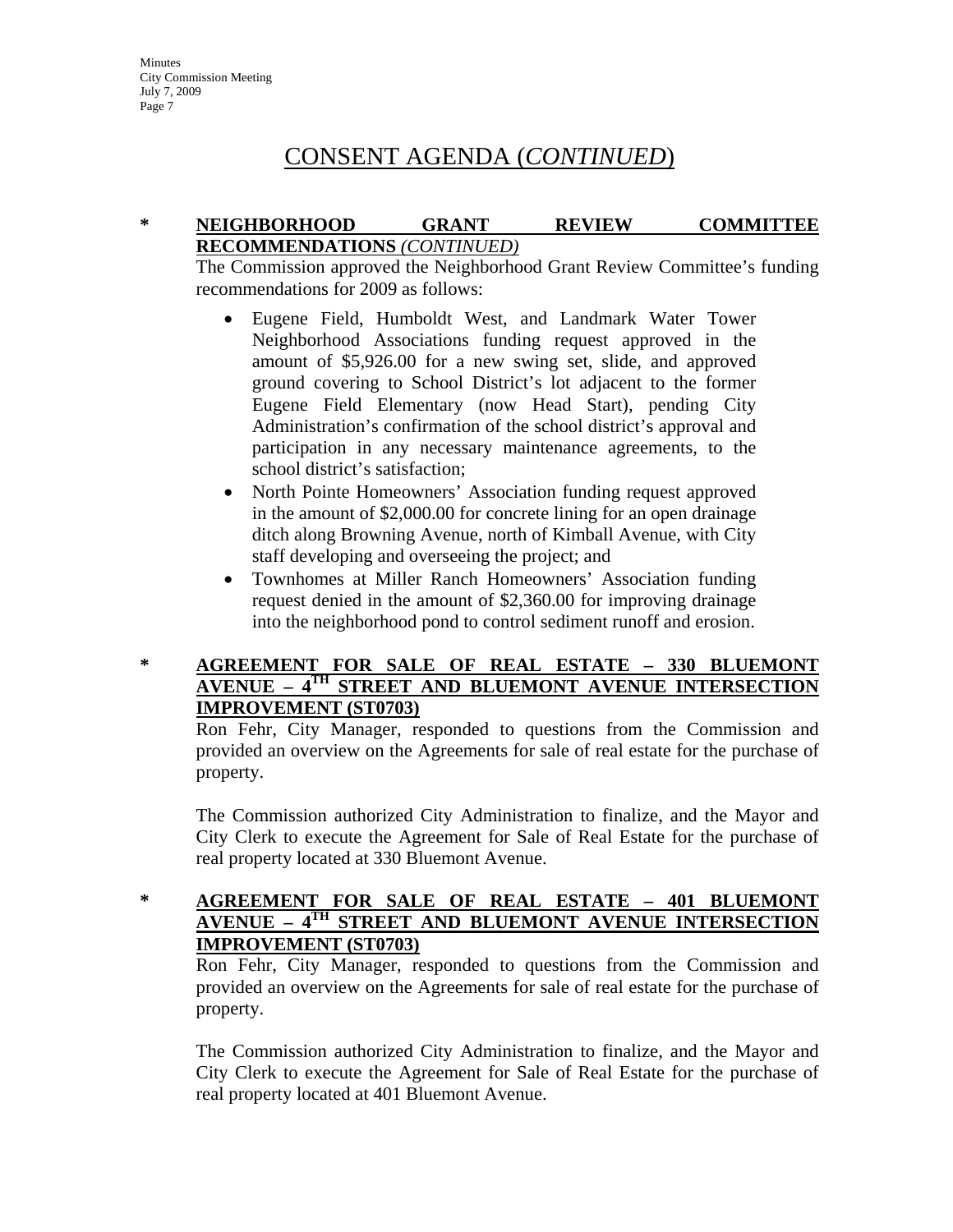After discussion, Commissioner Sherow moved to approve the consent agenda, as read. Commissioner Snead seconded the motion. On a roll call vote, motion carried 5-0, with the exception of Item Q: Neighborhood Grant Review Committee's recommendation and application for Eugene Field, Humboldt West, and Landmark Water Tower Neighborhood Association funding request for playground equipment, with Commissioner Morris-Hardeman recusing herself from this item.

# GENERAL AGENDA

## **FIRST READING – REZONE - 17TH STREET PROPERTIES**

Eric Cattell, Assistant Director for Planning, presented the item. He then responded to questions from the Commission regarding the notification process for rezoning and informed the Commission that the notice and advertising requirements were followed correctly.

Leon Osborn, Kaw Valley Engineering, informed the Commission that property owners within 200 feet were notified, but did not notify the South Manhattan Neighborhood. He stated that they have done what was required and that he understood the six conditions of approval as recommended by the Manhattan Urban Area Planning Board. He then responded to additional questions from the Commission.

Eric Banner, 1719 Colorado Street, informed the Commission that he can see this area from his yard and stated that the outreach for notification should extend beyond the statutory requirement of 200 feet to the neighborhoods. He asked the Commission to consider switching the placement of the proposed hotel and retail center for better neighborhood access and visual impacts.

Leon Osborn, Kaw Valley Engineering, informed the Commission that an analysis on locations of the buildings had been done and that the retail needs to be visible on Fort Riley Boulevard to be economically feasible.

Doug Maryott, Managing Member, 17<sup>th</sup> Street Properties, LLC, informed the Commission that a number of reiterations of the site have been done and where the best locations would be for the hotel and retail center. He stated that the retail center needs to have the highest visibility and traffic flow and, that the hotel location would also support the adjacent park area with family reunions and events. He then responded to questions from the Commission regarding access to the site, pedestrian and vehicle safety, and stated that the limestone element is a real key in the design plans and informed the Commission that he would consider increasing the height of the limestone in the design and construction.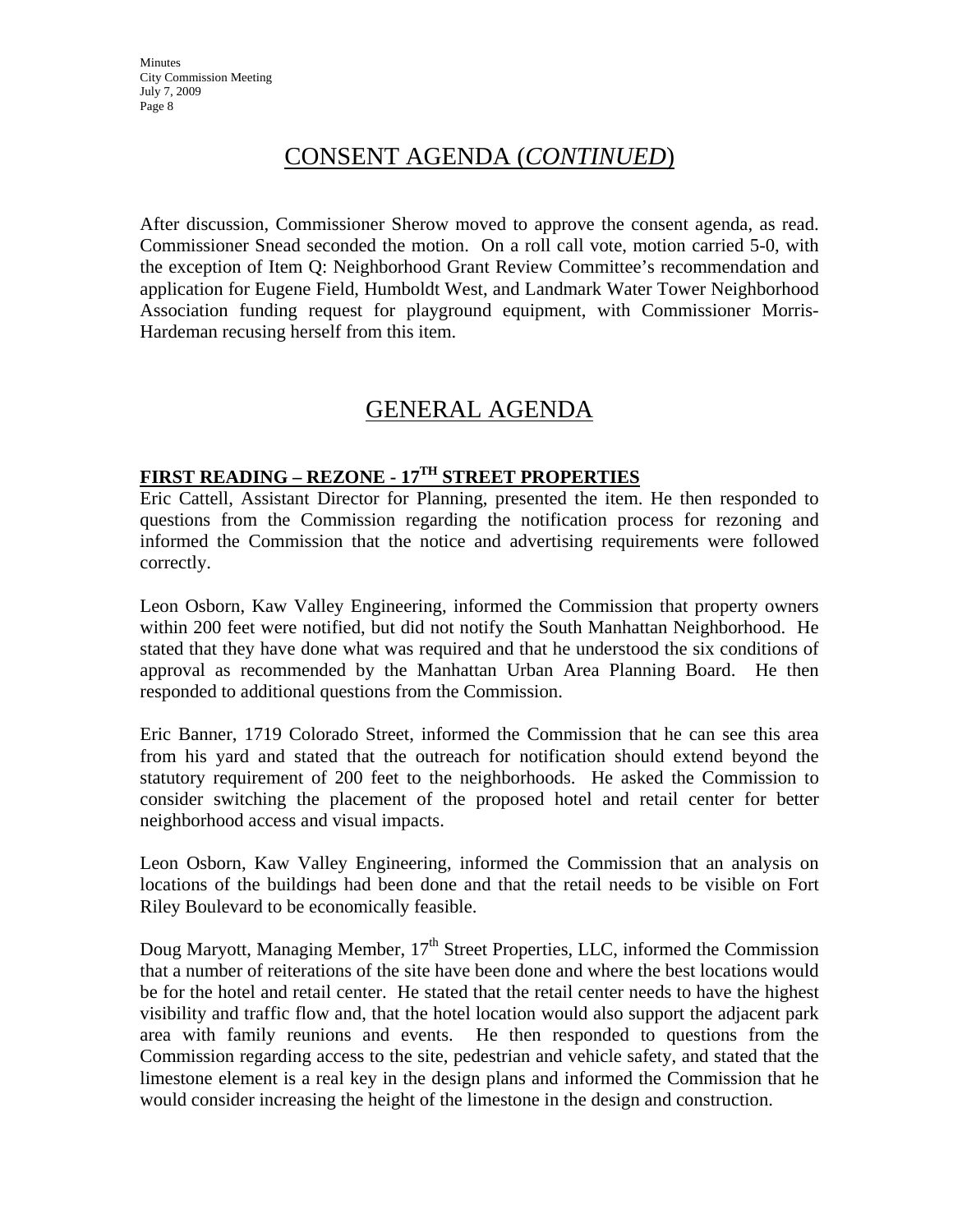# GENERAL AGENDA *(CONTINUED)*

## **FIRST READING – REZONE - 17TH STREET PROPERTIES***(CONTINUED)*

Leon Osborn, Kaw Valley Engineering, provided additional information on sidewalks and vehicular traffic plans and studies.

Anne Marie Olson, 1426 Yuma Street, Southside Neighborhood Association member, informed the Commission that she commented during the Manhattan Urban Area Planning Board meeting that the neighborhood shopping building should face Yuma Street and asked to consider the potential loss of four mature trees in the location planned.

Eric Cattell, Assistant Director of Planning, responded to questions from the Commission and stated that public hearing signage was posted.

Commissioner Snead moved to approve first reading of an ordinance rezoning the proposed  $17<sup>th</sup>$  Street Properties development, generally located southeast of the intersection of South  $17<sup>th</sup>$  Street and Yuma Street, from C-2, Neighborhood Shopping District, and C-5, Highway Service Commercial District, to PUD, Commercial Planned Unit Development District, based on the findings in the Staff Report *(See Attachment No. 3)* with the six conditions recommended by the Planning Board. Commissioner Pepperd seconded the motion.

Commissioner Morris-Hardeman voiced concern with the 200 foot notification provision and said that consideration should be given to expand the notification area, especially when an active neighborhood association is in the area. She stated that her preference would be that the neighborhood shopping area be positioned closer to the neighborhood and to consider pedestrian access.

Commissioner Sherow voiced concern with the current notification requirements and asked that developers needs to work closer with neighborhoods to avoid reactive situations. He wanted to ensure that pedestrian and bicyclists had adequate accessibility and safety in the development. He requested that the Manhattan Urban Area Planning Board and planning staff look at Smart Codes and Form-Based Zoning and consider revising the way we currently do zoning in the City of Manhattan.

Doug Maryott, Managing Member, responded to questions from the Commission and stated that the initial plan is to have weekly rates on one floor.

Commissioner Snead stated that incremental notification increases would never satisfy everyone and that appropriate notification signage was used. He encouraged staff to have applicants contact the neighborhood associations. He stated that pedestrians and bikes are reasonably accommodated in this plan and understood the applicant's rationale for the placement and location for the proposed development.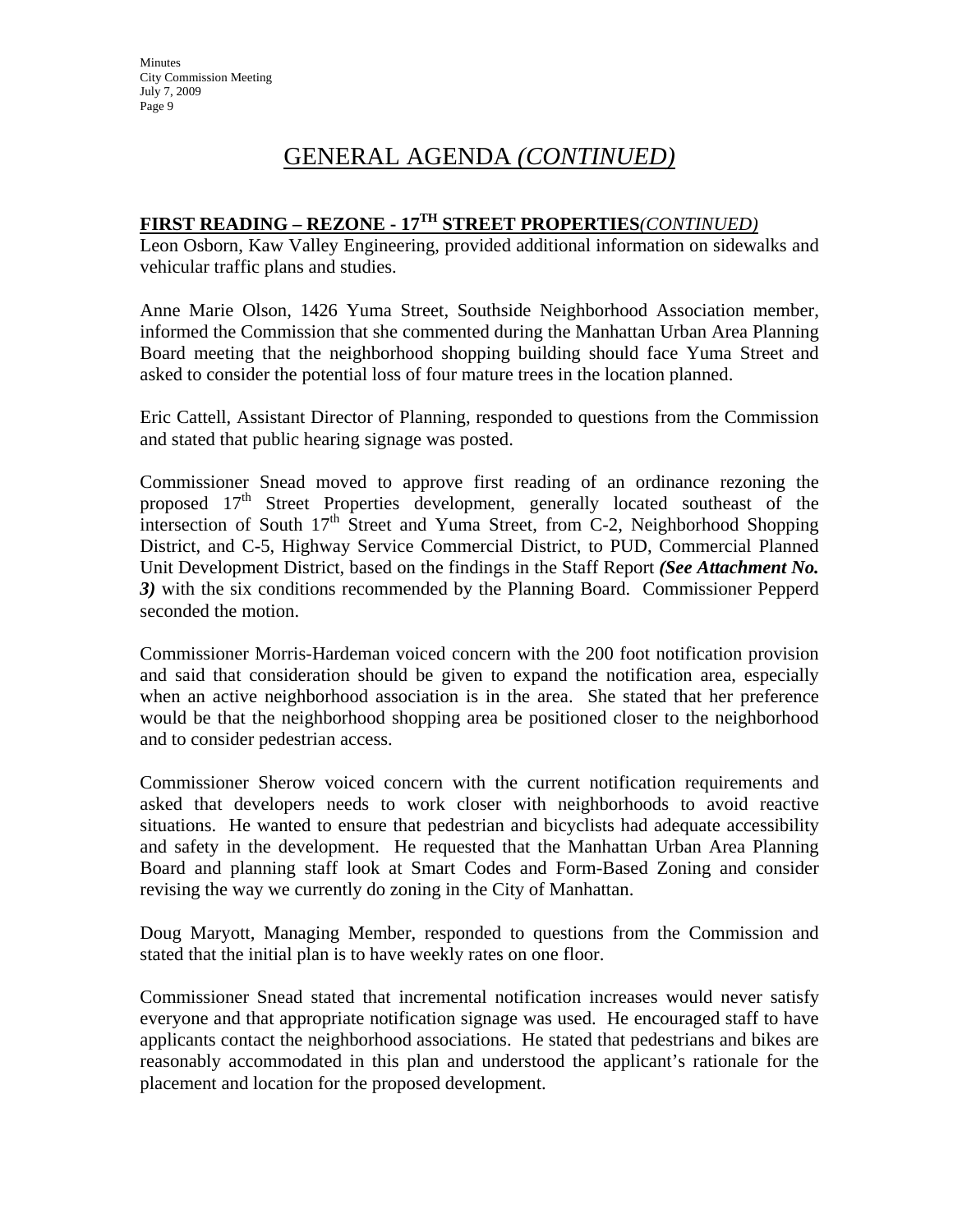# GENERAL AGENDA *(CONTINUED)*

## **FIRST READING – REZONE - 17TH STREET PROPERTIES***(CONTINUED)*

Mayor Strawn said that the City's Code of Ethics speaks to these kinds of issues and that the code is above what the law says. He stated that it is up to the Commission to decide if we want to do more than what the law requires.

After additional discussion, on a roll call vote, motion carried 5-0.

### **PRESENTATION - 2008 CITY AUDIT**

Bernie Hayen, Director of Finance, introduced the item.

Michelle Crow, CPA, Varney & Associates CPAs, LLC, presented an overview of the audit performed for the City of Manhattan and the goals of the independent audit.

April Selfridge, Varney & Associates CPAs, LLC, presented findings on internal controls, governing body actions and review of minutes, review of financial data, review of financial records, auditing procedures, single audit, audit reports to be issued, comparative data with other Kansas cities, and report for the year ending December 31, 2008. She stated the audit recommended that the City annually review the number of sewers in operation and to create an audit committee. She then responded to questions from the Commission regarding the recommendation for an audit committee.

Michelle Crow, CPA, Varney & Associates CPAs, LLC, responded to questions from the Commission and stated that the City's audit would rank very high compared to other cities they audit.

Bernie Hayen, Director of Finance, provided the Commission with additional information on how an audit committee could be structured and responded to questions.

Libby Peterson, City Controller, answered questions from the Commission.

After discussion, Commissioner Snead moved to review and accept the preliminary 2008 Independent Auditor's Report. Commissioner Sherow seconded the motion. On a roll call vote, motion carried 5-0.

### **FIRST READING - CONDEMNATION OF PROPERTY - 4TH STREET AND BLUEMONT AVENUE INTERSECTION IMPROVEMENT PROJECT (ST0703)**

Brian Williams, Assistant to the City Manager, presented the item and responded to questions from the Commission regarding rights-of-way, easements, status of securing 105 square feet of the Walgreens property, and the project timeline.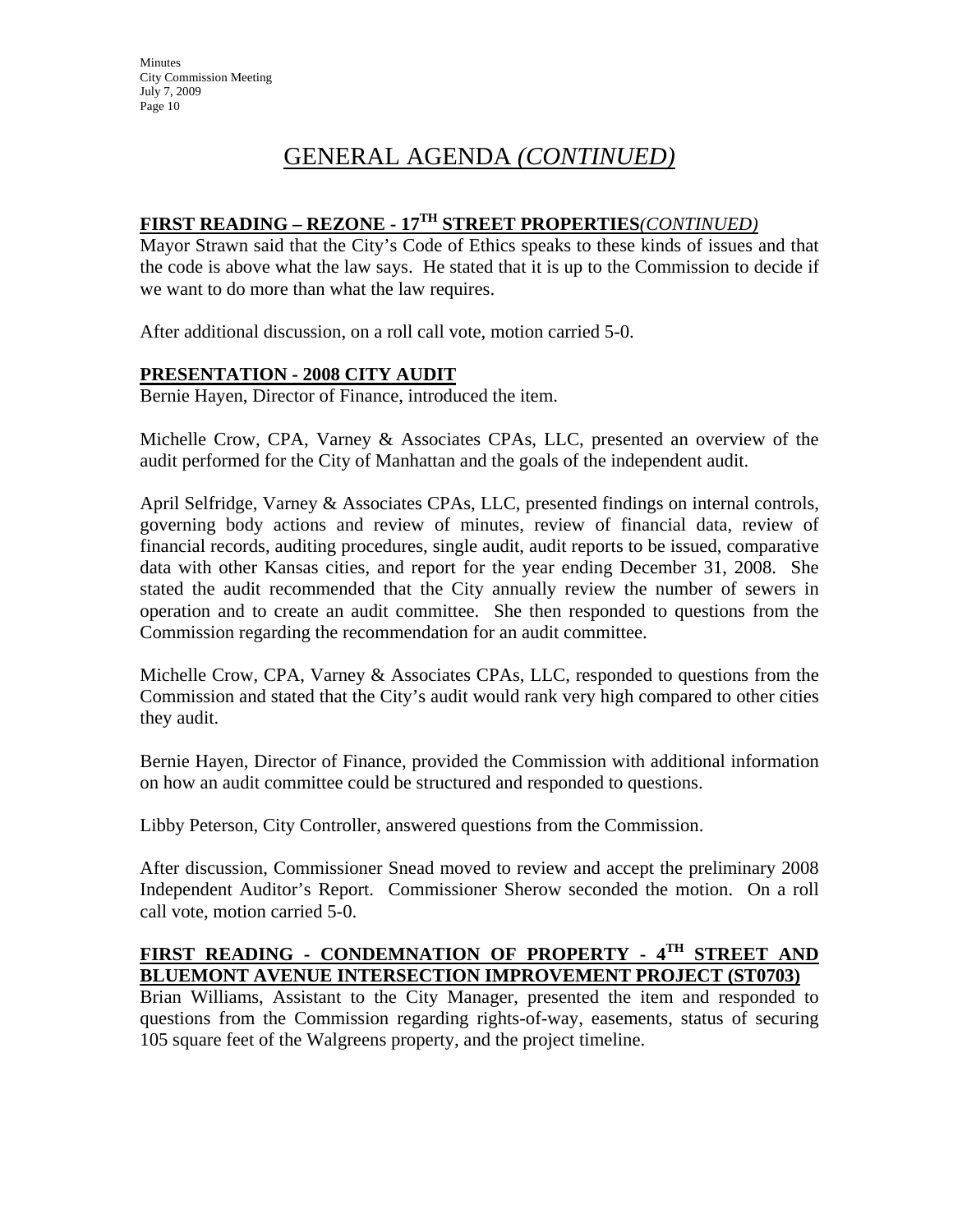## **GENERAL AGENDA (CONTINUED)**

#### FIRST READING - CONDEMNATION OF PROPERTY - 4TH STREET AND **BLUEMONT AVENUE INTERSECTION IMPROVEMENT** PROJECT (ST0703) (CONTINUED)

After discussion, Commissioner Sherow moved to approve first reading of an ordinance authorizing the acquisition of 325, 330, and 401 Bluemont Avenue by condemnation. Commissioner Snead seconded the motion. On a roll call vote, motion carried 5-0.

# **EXECUTIVE SESSION**

At 8:47 p.m., Commissioner Sherow moved to recess into Executive Session until 9:15 p.m. for the purpose of discussing matters related to employer-employee negotiations with Local 2275, International Association of Fire Fighters, the union representing certain members of the Manhattan Fire Department, and for the purpose of preliminary discussions related to the acquisition of real estate. Commissioner Snead seconded the motion. On a roll call vote, motion carried 5-0.

At 9:15 p.m., the Commission reconvened with Mayor Strawn and Commissioners Snead, Sherow, Peppers, and Morris-Hardeman in attendance.

#### **ADJOURNMENT**

Commissioner Snead moved to adjourn the meeting. Commissioner Sherow seconded the motion. On vote, motion carried 5-0 to adjourn.

At 9:15 p.m. the Commission adjourned.

Fees, MMC, City Clerk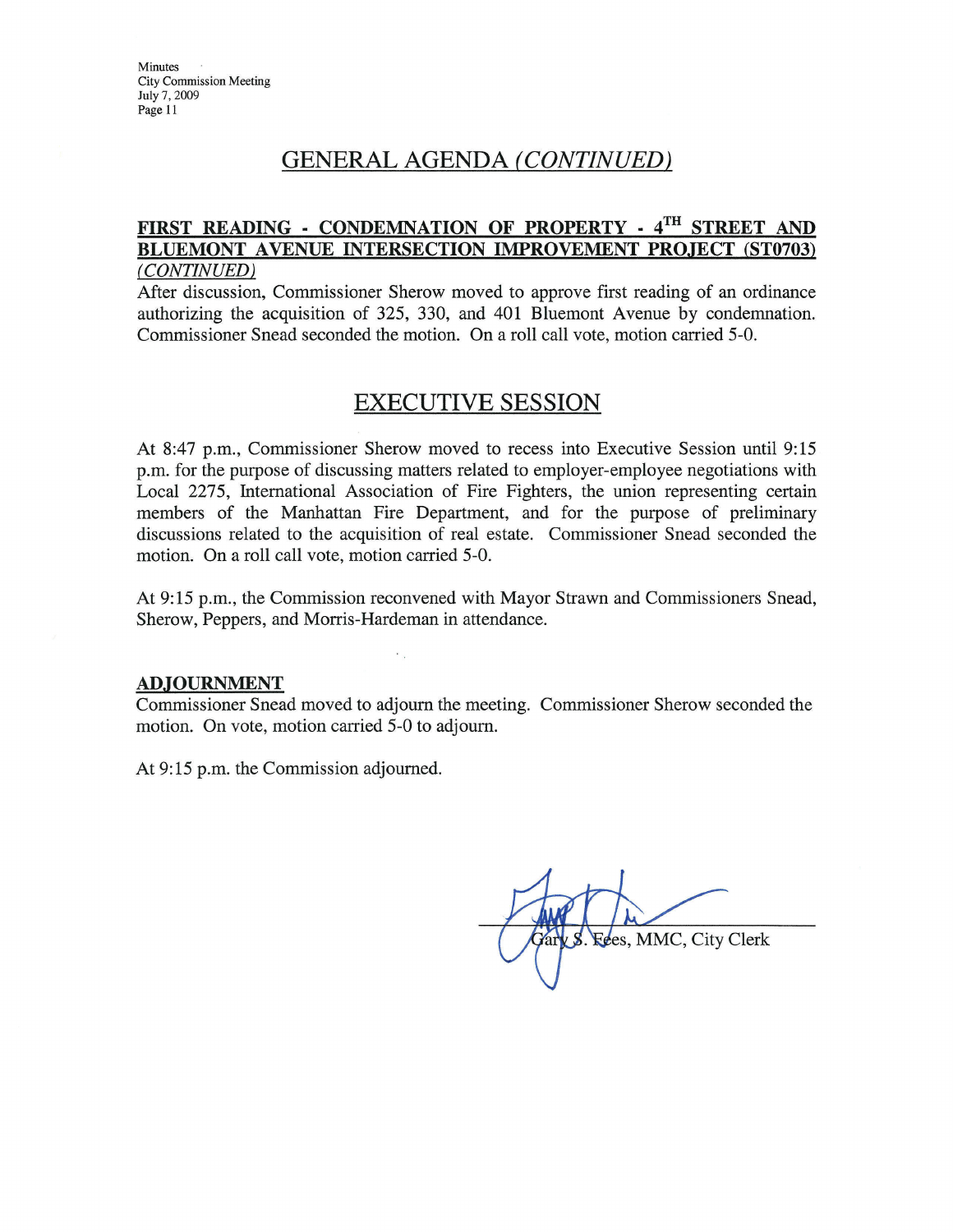#### **STAFF REPORT**

#### **ON AN APPLICATION TO REZONE PROPERTY**

**FROM:** R-3, Multiple-Family Residential District.

**TO:** R-2, Two-Family Residential District.

**APPLICANT:** Russel Weisbender, President **-** Overlay Properties Inc.

**ADDRESS:** 1812 Fair Lane, Manhattan, KS 66502.

**OWNER:** Overlay Properties Inc.

**ADDRESS:** 1812 Fair Lane, Manhattan, KS 66502.

**LOCATION:** Generally located in the eastern portion of Prairie Lakes Addition, Unit 3, which is in the vicinity of Maise Circle, the intersection of Grainfield Street and Donnas Way, and the intersection of Donnas Way Circle and Northfield Road.

**AREA:** Total acreage is approximately 8.6-acres consisting of Lots 96 to114A-114B, Part 133 B, Part 134A, Part 134B, 135A-135B to 145, Part Lots 146-148, Lot 149, Lot 150, and Part Lot 151, Prairie Lakes Addition, Unit 3.

#### **DATE OF PUBLIC NOTICE PUBLICATION:** Monday, May 11, 2009. **DATE OF PUBLIC HEARING: PLANNING BOARD:** Monday, June 1, 2009. **CITY COMMISSION:** Tuesday, June 16, 2009.

**EXISTING USE:** Developing residential neighborhood.

**PHYSICAL AND ENVIRONMENTAL CHARACTERISTICS:** Generally flat subdivided area with public streets, and utilities for new residential construction. The site drains to the south to Prairie Lakes.

#### **SURROUNDING LAND USE AND ZONING:**

**(1) NORTH:** Two-family residential dwellings, Brookfield Residences' apartments, Walters Drive, Eisenhower Middle School and City of Manhattan playing fields; R-2 and R-1, Single-Family Residential Districts, Residential PUD.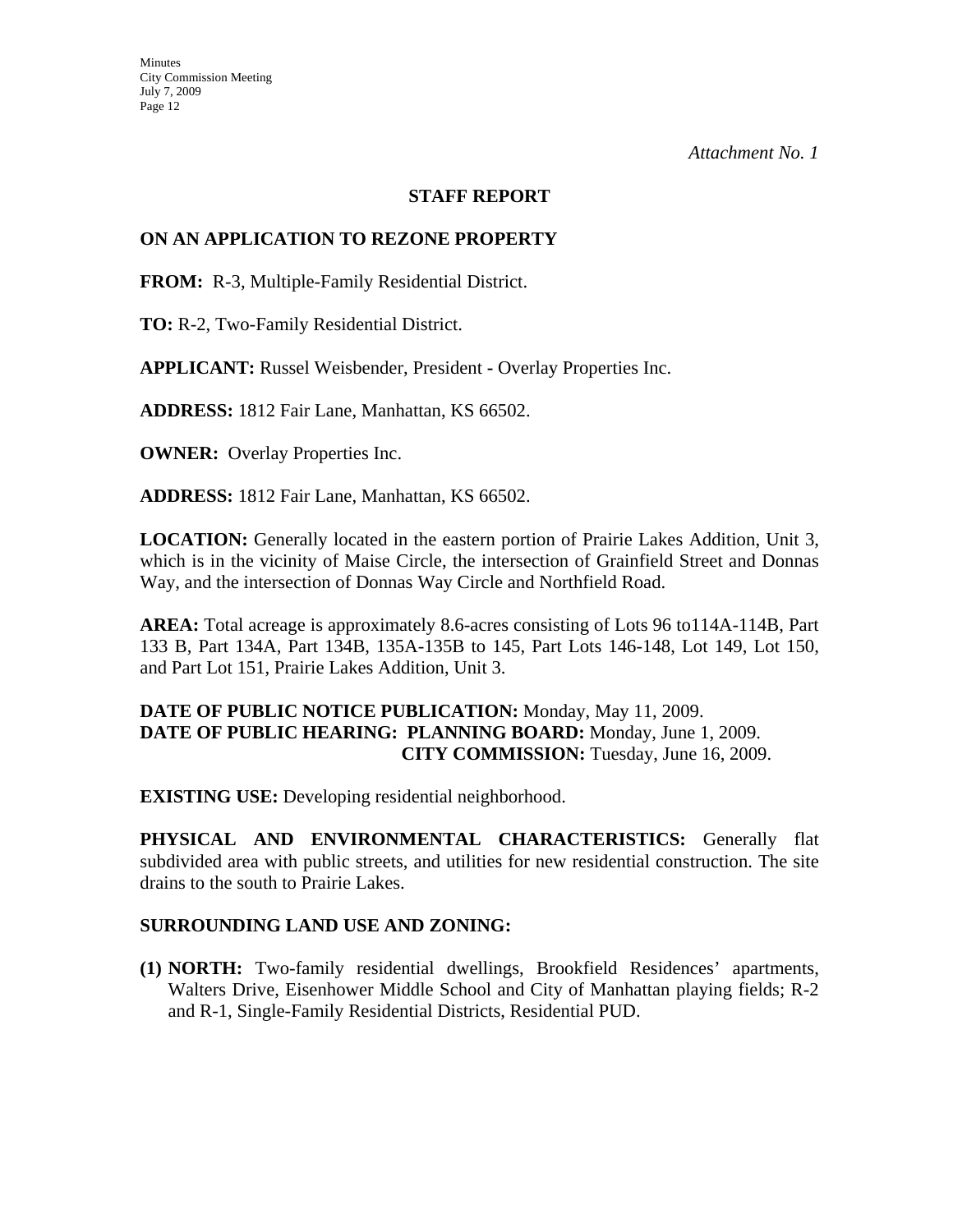- **(2) SOUTH:** Prairie Lakes and developing residential neighborhood of two family dwellings; R-2 District.
- **(3) EAST:** Undeveloped multiple-family neighborhood in Prairie Lakes (Preliminary Plat approved, but no Final Plat approved), and Brookfield single-family subdivisions; R-3 and R-1 Districts.
- **(4) WEST:** Developing Two-family portion of Prairie Lakes, Unit 3, single-family and two family homes in the Northfield Additions, and Butterfield Road; R-2 District.

**GENERAL NEIGHBORHOOD CHARACTER:** Generally characterized as a developing low-density residential neighborhood to the north, south and west, and multiple-Family to the immediate east. An existing multiple-family apartment complex is to the northeast. Eisenhower Middle School is a part of the established single-family and two-family neighborhood to the northwest. Portions of the Prairie Lakes area to the south are under development. The area to the east of the rezoning site is R-3 District and has not been final platted.

**SUITABILITY OF SITE FOR USES UNDER CURRENT ZONING:** The site is suitable for the existing use. The applicant indicates the minimum eight-foot side yard setback for residential buildings in the R-3 District does not allow house designs consistent with those that can be built in the R-2 District, which has a minimum six-foot side yard setback. The rezoning would allow consistency of side yard setbacks and zoning within all of Unit 3. Because the rezoning occurred prior to platting and the R-3 District boundary crosses parts of lots in some locations. The proposed rezoning would correct any future concerns an owner or other member of the public may have about the R-3 District boundary within Unit 3.

**COMPATIBILITY OF PROPOSED DISTRICT WITH NEARBY PROPERTIES AND EXTENT TO WHICH IT MAY HAVE DETRIMENTAL AFFECTS:** The proposed R-2 District is the same zoning district as the established Northfield and Butterfield neighborhoods to the south and west that adjoin the R-2 District portion of Prairie Lakes, Unit 3. The Brookfield subdivisions to the east of Unit 3 and those part of Prairie Lakes that are no final platted, are low density single-family residential areas. The rezoning may reduce the impacts of traffic, light and noise that may be expected with high density R-3 uses. The proposed rezoning will be compatible with existing R-2 District in nearby low-density residential neighborhoods.

**CONFORMANCE WITH COMPREHENSIVE PLAN:** The Northeast Planning Area Future Land Use Map of the Manhattan Urban Area Comprehensive Plan shows the rezoning site as Residential Low/Medium density (RLM). The density range for the RLM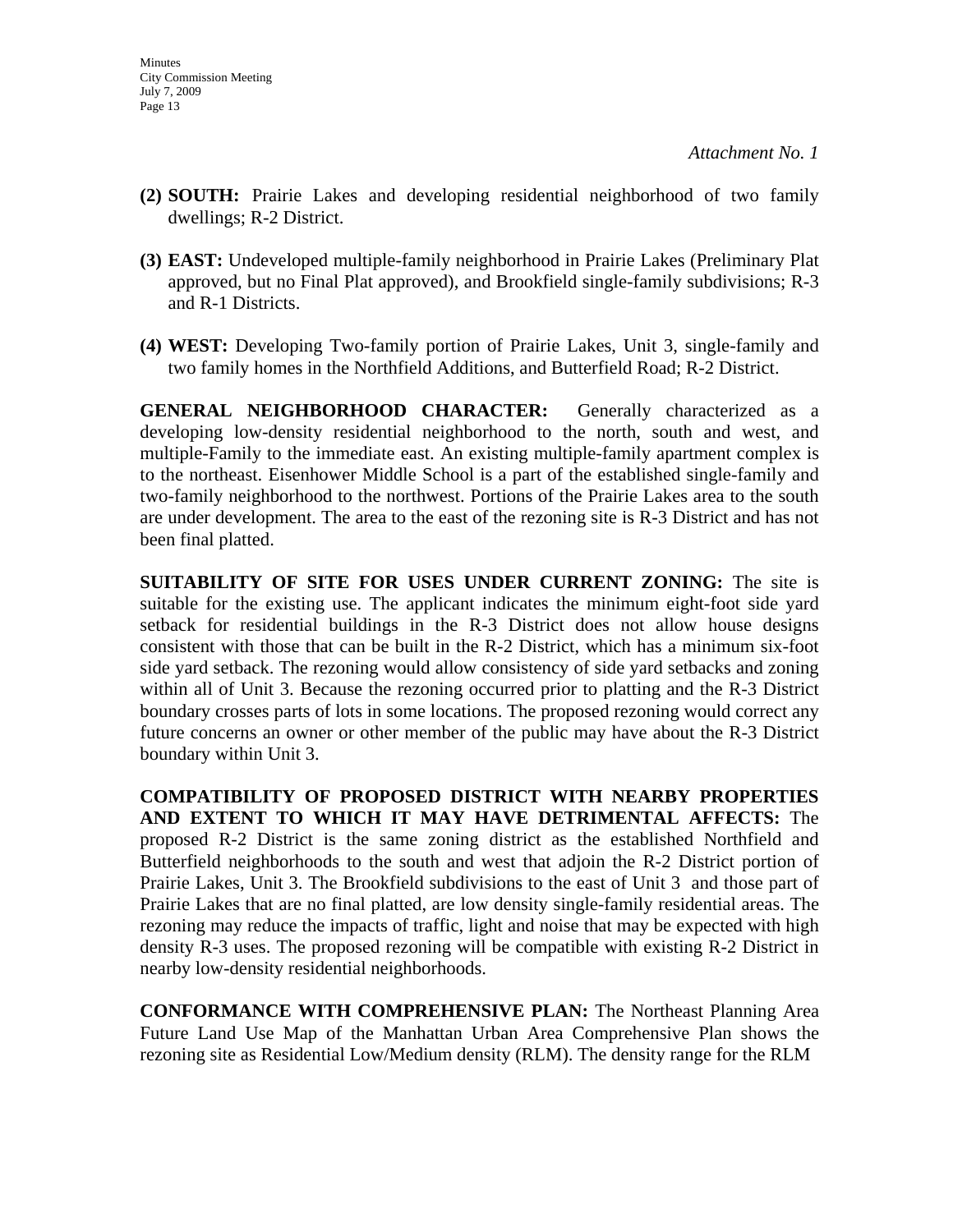**Minutes** City Commission Meeting July 7, 2009 Page 14

*Attachment No. 1* 

designation is one-dwelling unit up to eleven dwelling units per net acre. The existing R-3 District allows more than 19 dwelling units per net acre. *(Note: As a part of the annexation, rezoning to R-3 District and platting, the owner filed a restrictive covenant, which limits density to no more than 18 dwelling units per net acre. The site is in the general vicinity of the RMH category, which recommends a density range of eleven to 19 units per acre. Restricting density by covenant was also applied with a previous development off Browning Avenue in 2002, and Lot 162, Brookfield Addition, Unit Five. Density on Lot 162, which adjoins Prairie Lakes, is 18-dwelling units per acre. This approach has been used in limited cases to allow a broader range of housing opportunities. The proposed R-2 District is more restrictive than the covenant.)*

The RLM category suggests a range of housing types, from single-family and two-family to townhomes. Planned unit developments in the RLM category are suggested to be small-scale apartment buildings, with sufficient open space to meet the RLM density.

The R-2 District density range allows up to eleven dwelling units net acre.

The proposed rezoning conforms to the Comprehensive Plan.

### **ZONING HISTORY AND LENGTH OF TIME VACANT AS ZONED:**

| April 4, 2005  | Manhattan Urban Area Planning Board recommends approval 5-0<br>of annexation and rezoning of Prairie Lakes from G-1, General<br>Agricultural District, and PDD, Planned Development District, to<br>R-2, Two-Family Residential District, and from G-1, General<br>Agricultural District, to R-3, Two-Family Residential District. |
|----------------|------------------------------------------------------------------------------------------------------------------------------------------------------------------------------------------------------------------------------------------------------------------------------------------------------------------------------------|
| April 18, 2005 | Manhattan Urban Area Planning Board considers the Preliminary<br><b>Plat of Prairie Lakes</b>                                                                                                                                                                                                                                      |
| April 19, 2005 | City Commission approves first reading of annexation and rezoning<br>of Prairie Lakes on a vote of 5-0.                                                                                                                                                                                                                            |
| May 3, 2005    | City Commission approves Ordinance No. 6471 annexing and<br>Ordinance Nos. 6472 & 6473 rezoning Prairie Lakes.                                                                                                                                                                                                                     |
| June 6, 2005   | Manhattan Urban Area Planning Board approves the Final Plats of<br>Prairie Lakes Addition, Units 1 and Unit 2.                                                                                                                                                                                                                     |
| June 21, 2005  | City Commission accepts the easements and rights-of-ways as<br>shown on the Final Plats of Prairie Lakes Addition, Units 1 and<br>Unit 2.                                                                                                                                                                                          |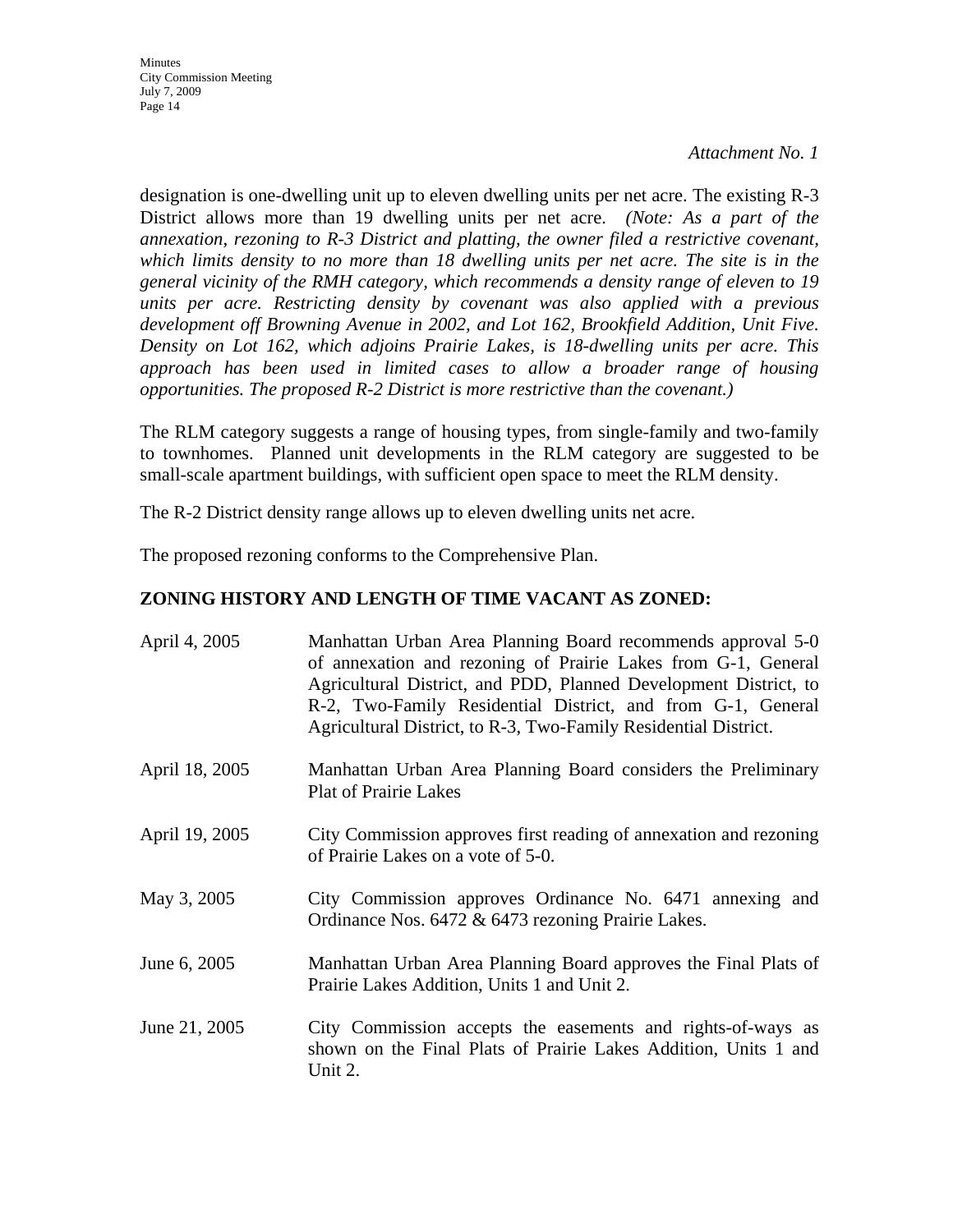| August 7, 2006   | Manhattan Urban Area Planning Board approves the Final Plat of<br>Prairie Lakes Addition, Unit 3.                                                                                |
|------------------|----------------------------------------------------------------------------------------------------------------------------------------------------------------------------------|
| October 3, 2006  | City Commission accepts the easements and rights-of-way as<br>shown on the Final Plat of Prairie Lakes Addition, Unit 3.                                                         |
| January 18, 2007 | Manhattan Urban Area Planning Board approves Final Plat of<br>Prairie Lakes Addition, Unit 4.                                                                                    |
| February 6, 2007 | City Commission considers consent to replat, accepts revised<br>Restrictive Covenant and accepts easements and rights-of-way on<br>Final Plat of Prairie Lakes Addition, Unit 4. |

New homes have been constructed beginning in and around 2006-2007 in the Prairie Lakes subdivisions.

**CONSISTENCY WITH INTENT AND PURPOSE OF THE ZONING ORDINANCE:** The intent and purpose of the Zoning Regulations is to protect the public health, safety, and general welfare; regulate the use of land and buildings within zoning districts to assure compatibility; and to protect property values. The R-2, Two-Family Residential District, is designed to provide a dwelling zone at a density no greater than two (2) attached dwelling units per 7,500 square feet. Minimum lot area for single-family attached lots is 3,750 square feet per lot. The rezoning site is sufficient in area to conform to the R-2 District requirements. Lot sizes will allow single-family dwelling and twofamily dwellings.

**RELATIVE GAIN TO THE PUBLIC HEALTH, SAFETY AND WELFARE THAT DENIAL OF THE REQUEST WOULD ACCOMPLISH, COMPARED WITH THE HARDSHIP IMPOSED UPON THE INDIVIDUAL OWNER:** There appears to be no gain to the public that denial would accomplish. No adverse affects on the public health, safety and welfare are known. It may be a hardship upon the owner if the rezoning is denied.

**ADEQUACY OF PUBLIC FACILITIES AND SERVICES:** Adequate street, sanitary sewer and water services are available to serve the rezoning site.

### **OTHER APPLICABLE FACTORS:** None.

**STAFF COMMENTS:** City Administration recommends approval of the proposed rezoning of a portion of Prairie Lakes Addition, Unit 3, from R-3, Multiple-Family Residential District, to R-2, Two-Family Residential District.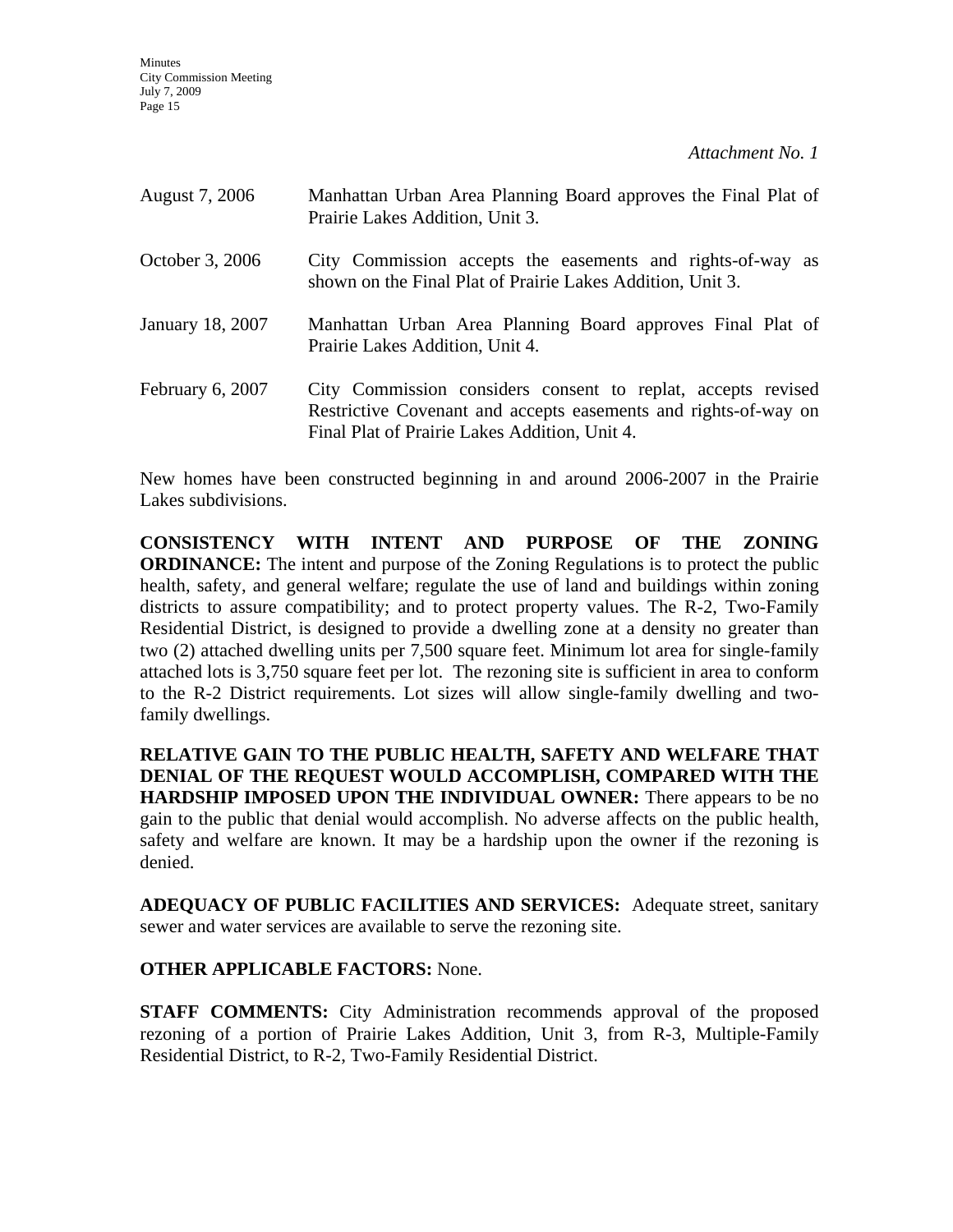Minutes

July 7, 2009 Page 16

City Commission Meeting

*Attachment No. 1* 

# **ALTERNATIVES:**

- 1. Recommend approval of the proposed rezoning of a portion of Prairie Lakes Addition, Unit 3, from R-3, Multiple-Family Residential District, to R-2, Two-Family Residential District, stating the basis for such recommendation.
- 2. Recommend denial of the proposed rezoning, stating the specific reasons for denial.
- 3. Table the proposed rezoning to a specific date, for specifically stated reasons.

## **POSSIBLE MOTION:**

The Manhattan Urban Area Planning Board recommends approval of the proposed rezoning of a portion of Prairie Lakes Addition, Unit 3, from R-3, Multiple-Family Residential District, to R-2, Two-Family Residential District, based on the findings in the Staff Report.

**PREPARED BY:** Steve Zilkie, AICP, Senior Planner **DATE:** May 26, 2009 09017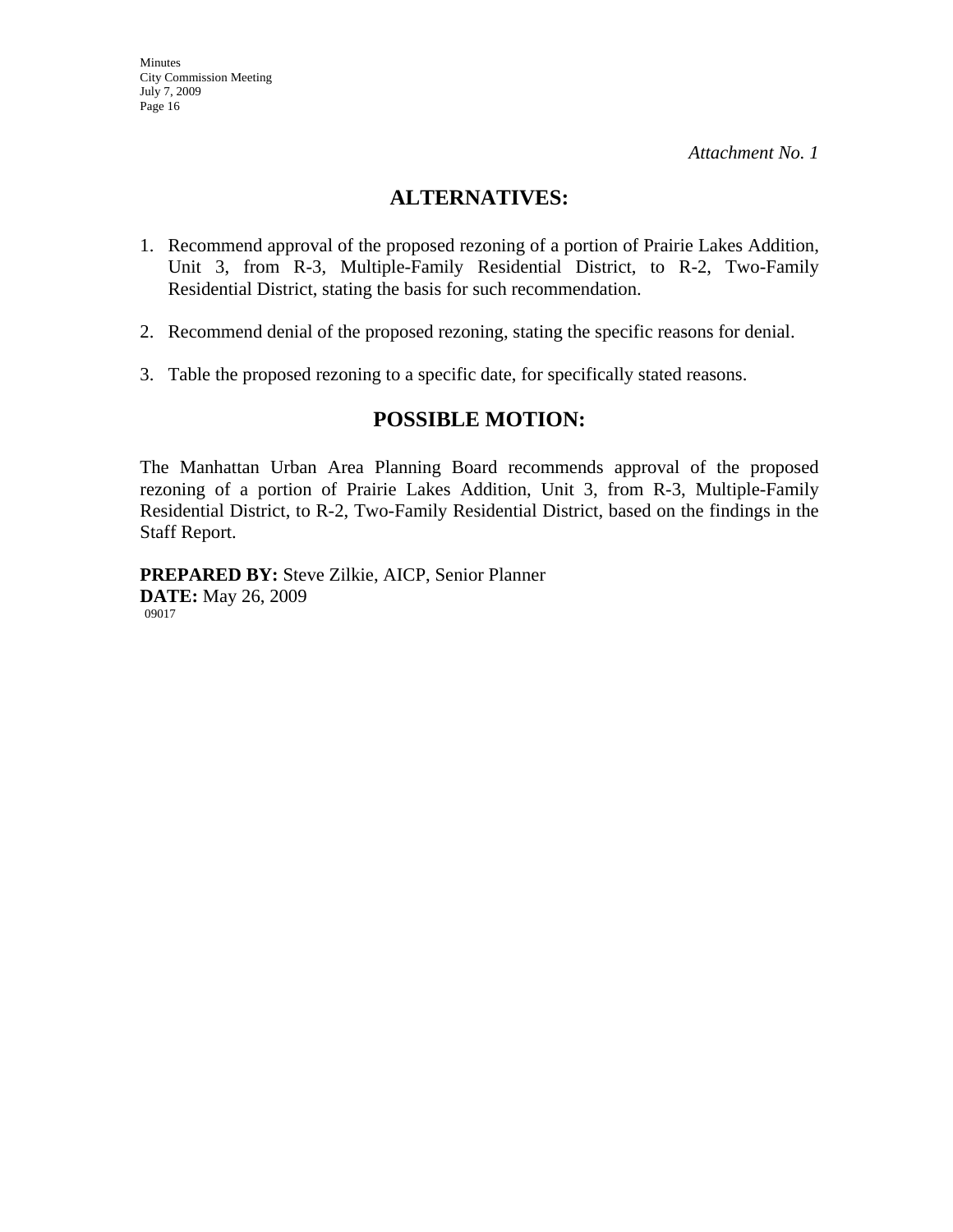#### **STAFF REPORT**

### **ON AN APPLICATION TO AMEND THE APPROVED PLANNED UNIT DEVELOPMENT (PUD)**

# **BACKGROUND**

**APPLICANT:** Home Center Mall, LLC. – Patrick Lee, Member. **ADDRESS:** 627 Pecan Circle, Manhattan, KS, 66502.

**OWNER:** Home Center Mall, LLC. **ADDRESS:** 627 Pecan Circle, Manhattan, KS, 66502.

**LOCATION:** Generally at 627 Pecan Circle; Lot 6, Home Center Mall, Unit 3. Lot 6 is a travel easement. The sign is proposed in a landscape island at the entrance to the PUD. The proposed location is the same as the location approved in 1989.

**AREA:** 55,874 square feet (1.283 acres); Lot 6, Home Center Mall, Unit 3, Planned Unit Development, City of Manhattan, Riley County, Kansas.

#### **DATE OF PUBLIC NOTICE PUBLICATION:** Monday, May 25, 2009.

### **DATE OF PUBLIC HEARING: PLANNING BOARD:** Monday, June 15, 2009. **CITY COMMISSION:** Tuesday, July 7, 2009.

#### **DESCRIPTION OF PROPOSED AMENDMENT:**

Approved Sign and Ordinance

Amend Ordinance No. 4568 (attached), approved July 18, 1989, regarding the approved Ground Sign and its limitations **[limitations to be amended are underlined and in bold]**:

Ground Sign: One ground sign may be located as shown on the Amended Final Development Plan documents that are dated June, 1989, and are on file in the Zoning Administrator's Office. This sign shall maintain a ten (10) foot setback from the Pecan Circle property line and **shall be constructed as shown on the Amended Final**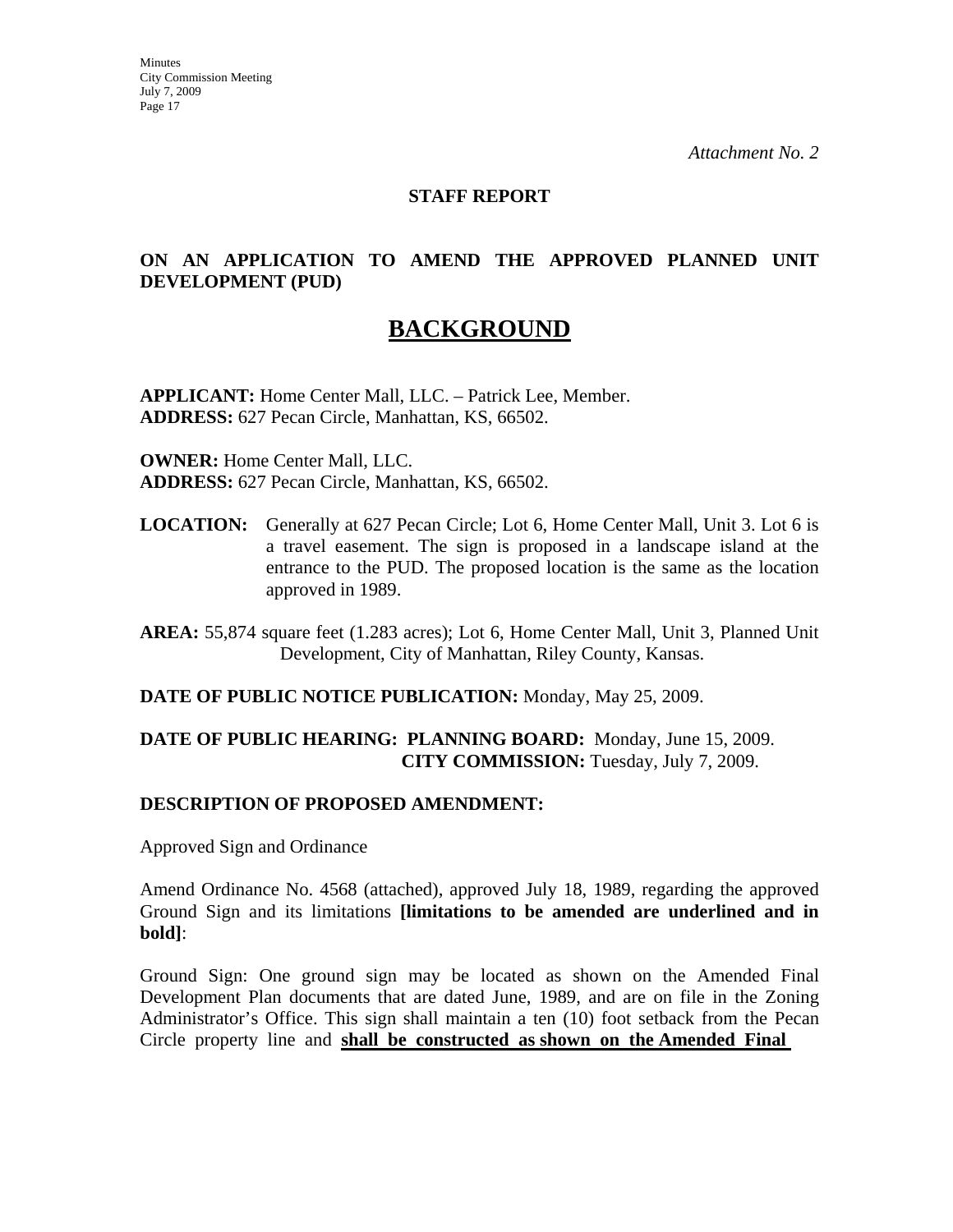**Minutes** City Commission Meeting July 7, 2009 Page 18

*Attachment No. 2* 

**Development Plan drawings with regard to materials** and shall not exceed the size shown on the plan. In addition, **this sign shall not be used for advertising individual tenants and shall only bear the name of the center**. This sign may also be internally lit, but shall not flash.

The approved ground sign (attached) identifies the name of the center "Home Center Mall" and measures seven feet in width by two feet five inches, or 16.94 square feet in area, and proposed on a concrete block with stone veneer support. The sign is nine inches in depth. Sign face materials are not described in the original sign application documents but are probably plastic, as the sign could be internally lit.

Ordinance No. 4568 sets out specific limitations regarding the ground sign. The Zoning Regulations indicate that a deletion or change to a restriction, condition or limitation is a substantial modification, which requires the amendment.

Proposed Sign

The proposed unlit sign (attachment) will be at the same setback as previously approved. The sign will be oriented towards the entrance to identify the tenants of the PUD. The aluminum sign is single sided, eight feet in height, on a two foot by six foot, with individual tenant names on a six foot by eight foot space. Sign depth is eight inches.

# **MATTERS TO BE CONSIDERED WHEN AMENDING A PLANNED UNIT DEVELOPMENT**

**WHETHER THE PROPOSED AMENDMENT IS CONSISTENT WITH THE INTENT AND PURPOSE OF THE APPROVED PUD, AND WILL PROMOTE THE EFFICIENT DEVELOPMENT AND PRESERVATION OF THE ENTIRE PUD:** The original PUD was intended to develop as a "mall" with retail and services directed towards home owners and contractors. Over time, manufacturing and assembly, mobile home storage and repairs, and youth centers were added as permitted uses. Today, the PUD is oriented more towards contractors than a home improvement center mall orientation as originally envisioned.

The proposed changes maintain the general ground sign character of the previously approved sign with respect to location in an entrance island. The approved sign was limited to the name of the center and no tenant names. Signage identifying businesses in the PUD at the entrance off Pecan Circle will provide directional information to the motoring public and identify the businesses of the PUD and distinguish them from surrounding businesses on separate tracts.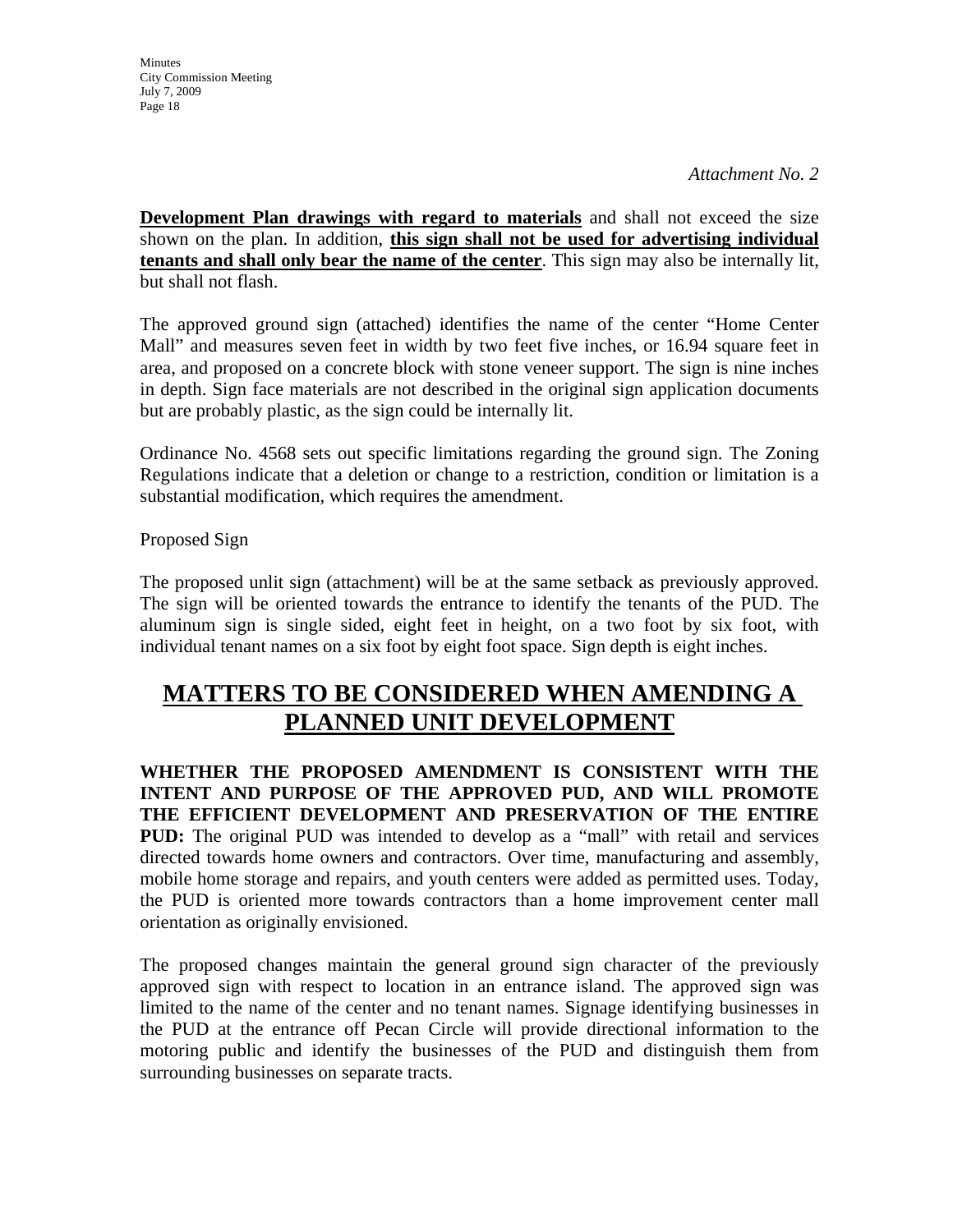**Minutes** City Commission Meeting July 7, 2009 Page 19

*Attachment No. 2* 

**WHETHER THE PROPOSED AMENDMENT IS MADE NECESSARY BECAUSE OF CHANGED OR CHANGING CONDITIONS IN OR AROUND THE PUD, AND THE NATURE OF SUCH CONDITIONS:** The approved sign was never constructed. Because additional development has occurred in the neighborhood since 1989, and with more driveways off Pecan Circle, it's somewhat unclear where individual business entrances are located. The proposed sign changes will identify tenants in the Home Center Mall and should eliminate confusion about the entrance to the PUD.

**WHETHER THE PROPOSED AMENDMENT WILL RESULT IN A RELATIVE GAIN TO THE PUBLIC HEALTH, SAFETY, CONVENIENCE OR GENERAL WELFARE, AND IS NOT GRANTED SOLELY TO CONFER A SPECIAL BENEFIT UPON ANY PERSON:** The proposed sign will identify the entrance to the PUD and businesses within the PUD. The proposed sign will eliminate any confusion about the location of businesses within the PUD and businesses in the surrounding neighborhood that are also served by Pecan Circle. The sign benefits the tenants of the PUD as well as the motoring public.

# **ADDITIONAL MATTERS TO BE CONSIDERED WHEN AMENDING A PLANNED UNIT DEVELOPMENT**

### **1. LANDSCAPING:** No changes are proposed.

**2. SCREENING:** No changes are proposed.

**3. DRAINAGE:** No changes are proposed.

**4. CIRCULATION:** The proposed sign will identify the entrance to the PUD so that vehicular traffic on Pecan Circle is efficiently and safely directed to appropriate business locations, both within the PUD as well as nearby businesses.

**5. OPEN SPACE AND COMMON AREA:** No changes are proposed.

**6. CHARACTER OF THE NEIGHBORHOOD:** The neighborhood is characterized by industrial services and highway service commercial uses. The more specific neighborhood off Pecan Circle is an industrial service neighborhood.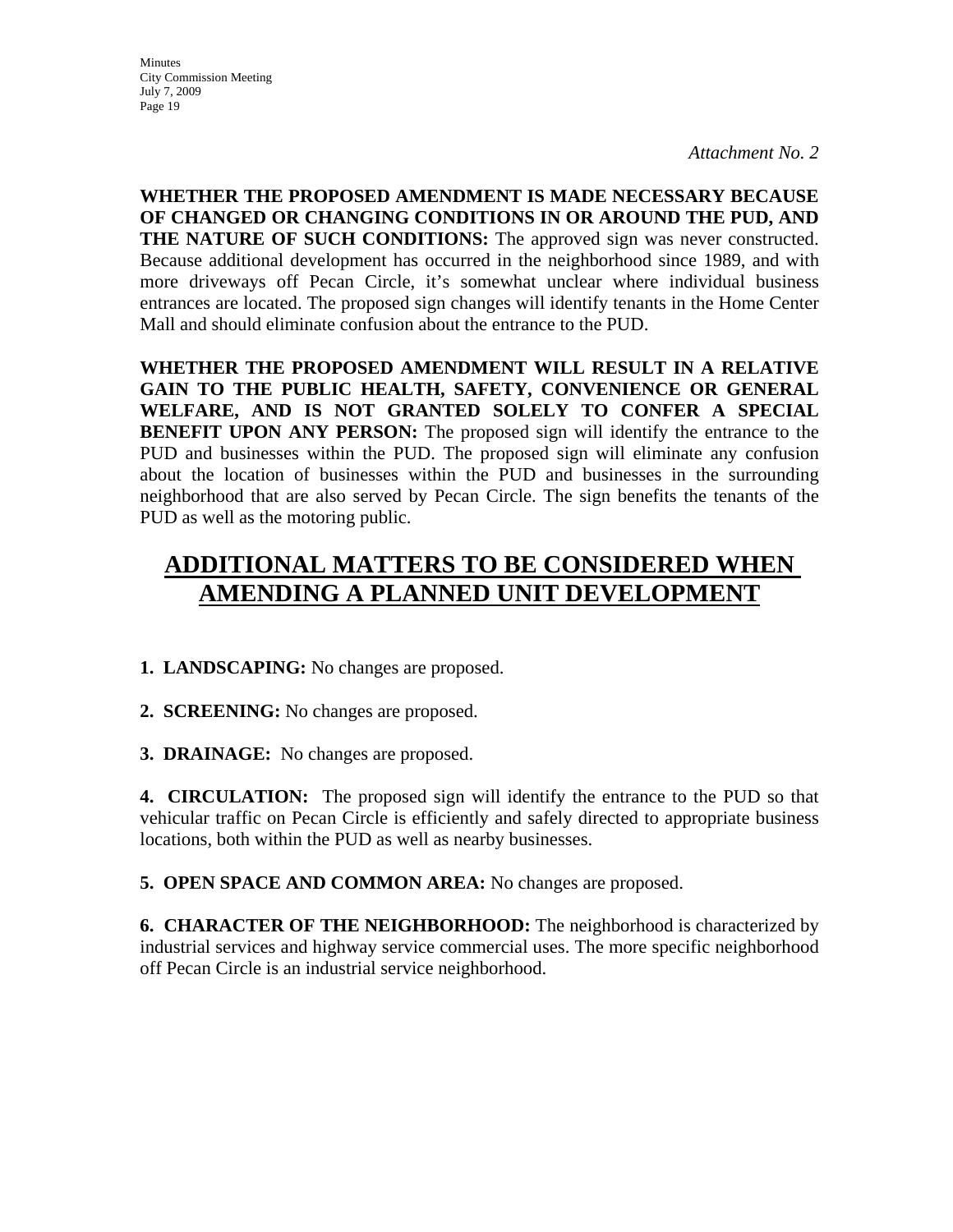# **MATTERS TO BE CONSIDERED WHEN PLANNED UNIT DEVELOPMENT**

**1. EXISTING USE:** Home Center Mall PUD, which allows a combination of commercial retail, service retail, storage, repairs, manufacturing and assembly, and youth centers. The proposed sign will be on common area parking lot island.

**2. PHYSICAL AND ENVIRONMENTAL CHARACTERISTICS:** A developed and flat site, with off-street parking, buildings and landscaped space.

## **3. SURROUNDING LAND USE AND ZONING:**

**(a) NORTH:** Wildcat Creek and light industrial uses; County G-1, General Agricultural District and I-3, Light Industrial District.

**(b) SOUTH:** Light industrial uses; I-3 District.

**(c) EAST:** Light industrial and agricultural uses; I-3 and G-1 Districts.

**(d) WEST:** Rosencutter Road, highway service commercial uses; C-5, Highway Service Commercial District.

**4. CHARACTER OF THE NEIGHBORHOOD:** The neighborhood is characterized as an industrial services and highway service commercial uses. The more specific neighborhood off Pecan Circle is an industrial service neighborhood.

**5. SUITABILITY OF SITE FOR USES UNDER CURRENT ZONING:** The site is suitable as zoned. The sign will identify the tenants of the various businesses in the PUD.

## **6. COMPATIBILITY OF PROPOSED DISTRICT WITH NEARBY PROPERTIES AND**

**EXTENT TO WHICH IT MAY HAVE DETRIMENTAL AFFECTS:** No changes to the permitted uses of the district are proposed. No adverse impacts on the neighborhood are expected with the change of signage. The proposed sign changes will identify tenants of the Home Center Mall PUD and direct traffic to the site.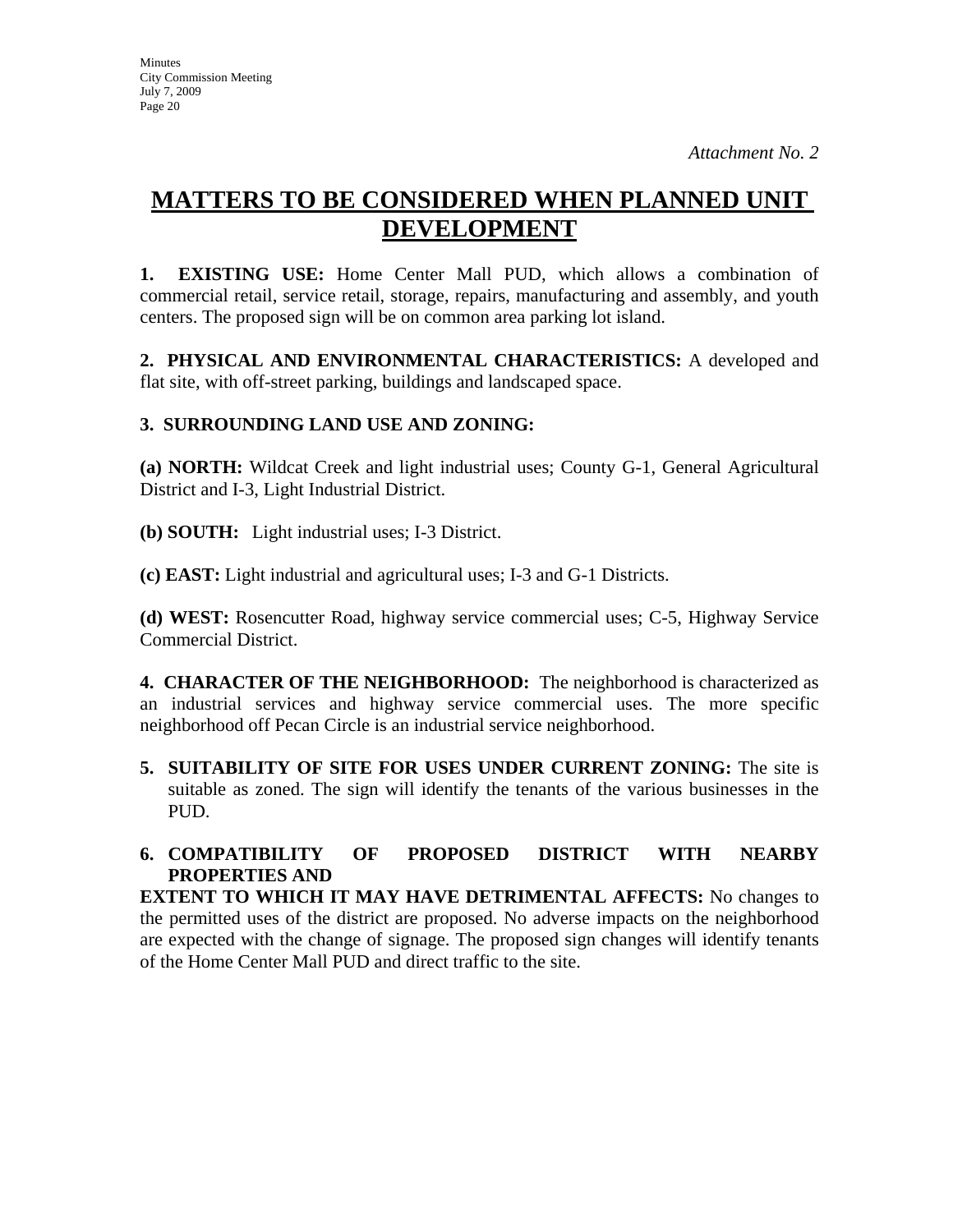**7. CONFORMANCE WITH COMPREHENSIVE PLAN:** The site is shown as Community Commercial (CC) and located in the Southwest Planning Area of the Future Land Use map of the Comprehensive Plan. The proposed amendment is consistent with the approved PUD, which conforms to the Comprehensive Plan.

### **8. ZONING HISTORY AND LENGTH OF TIME VACANT AS ZONED:**

| 1983         | Annexation and Zoning to I-3, Light Industrial District.                                              |
|--------------|-------------------------------------------------------------------------------------------------------|
| 1985         | Rezoning from I-3 to PUD                                                                              |
| 1985         | Home Center Mall Final Development Plan and Final Plat approved.                                      |
| 1989         | PUD amended concerning permitted signs.                                                               |
| 1992         | PUD amended to allow light manufacturing assembly as a permitted<br>use.                              |
| 1994         | Final Plat of Unit 2 approved and PUD amended concerning outdoor<br>storage.                          |
| May 3, 1999  | Planning Board approves Final Plat of Unit 3.                                                         |
| May 18, 1999 | City Commission accepts Easements and R-O-W                                                           |
| May 1, 2000  | Planning Board recommends approval to add Youth Centers and<br>Related Activities as a Permitted Use. |
| May 16, 2000 | City Commission approved first reading of amendment.                                                  |
| June 6, 2000 | City Commission approved Ordinance No. 6140 to add Youth Centers<br>as a permitted use.               |

The buildings throughout the site have been in place since around 1985. The approved ground sign was never constructed after approval in 1989.

**9. CONSISTENCY WITH INTENT AND PURPOSE OF THE ZONING ORDINANCE:** The intent and purpose of the Zoning Regulations is to protect the public health, safety, and general welfare; regulate the use of land and buildings within zoning districts to assure compatibility; and to protect property values. The proposed PUD is a commercial/industrial PUD. Signs requirements for commercial PUD's are, as a general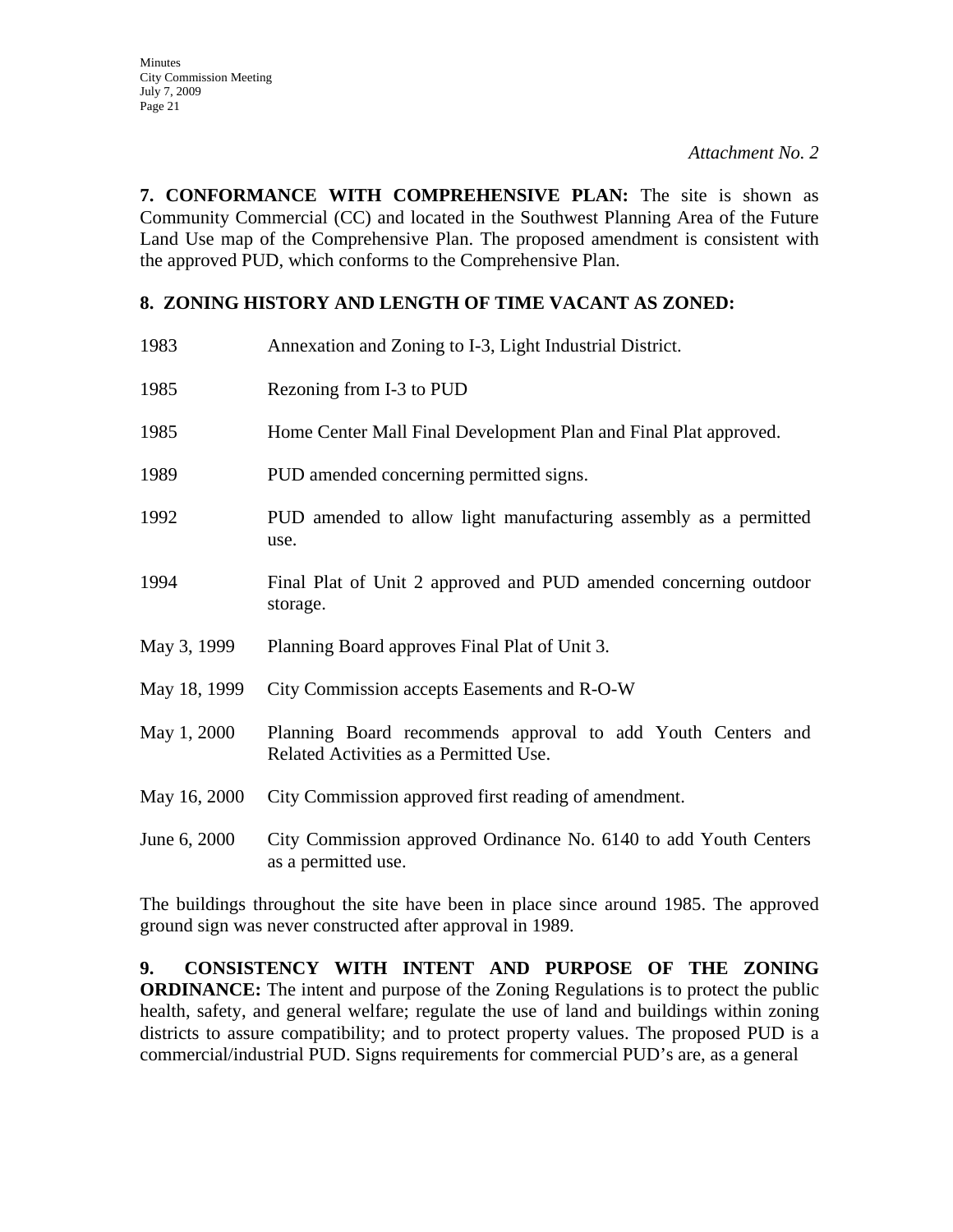**Minutes** City Commission Meeting July 7, 2009 Page 22

rule, considered subject to the C-2, Neighborhood Shopping District. Signs requirements for industrial PUD's are, as a general rule, considered subject to the I-2, Industrial Park District. The proposed ground sign is generally consistent with either zoning district's sign requirements.

**10. RELATIVE GAIN TO THE PUBLIC HEALTH, SAFETY AND WELFARE THAT DENIAL OF THE REQUEST WOULD ACCOMPLISH, COMPARED WITH THE HARDSHIP IMPOSED UPON THE INDIVIDUAL OWNER:** No adverse impacts on the public are expected. It would be a hardship on the applicant if the ground sign amendment is denied as the sign is intended to direct traffic from the public street, Pecan Circle, into the site and eliminate confusion about the entrance as distinct from other business entrances in the neighborhood.

**11. ADEQUACY OF PUBLIC FACILITIES AND SERVICES:** Public facilities and services are adequate to serve the site. The proposed amendment generates no need for public facilities and services.

## **12. OTHER APPLICABLE FACTORS:** None

**13. STAFF COMMENTS AND RECOMMENDATION:** City Administration recommends approval of the proposed Amendment of the Home Center Mall PUD and Ordinance No. Ordinance No. 4568, with the following conditions of approval:

- 1. The sign shall be constructed as proposed and as shown on the application documents.
- 2. A sign permit shall be obtained prior to placement of the sign on the property.

## **ALTERNATIVES:**

- 1. Recommend approval of the proposed Amendment of the Home Center Mall PUD and Ordinance No. Ordinance No. 4568, stating the basis for such recommendation.
- 2. Recommend denial of the proposed Amendment of the Home Center Mall PUD and Ordinance No. Ordinance No. 4568, stating the specific reasons for denial.
- 3. Table the proposed Amendment to a specific date, for specifically stated reasons.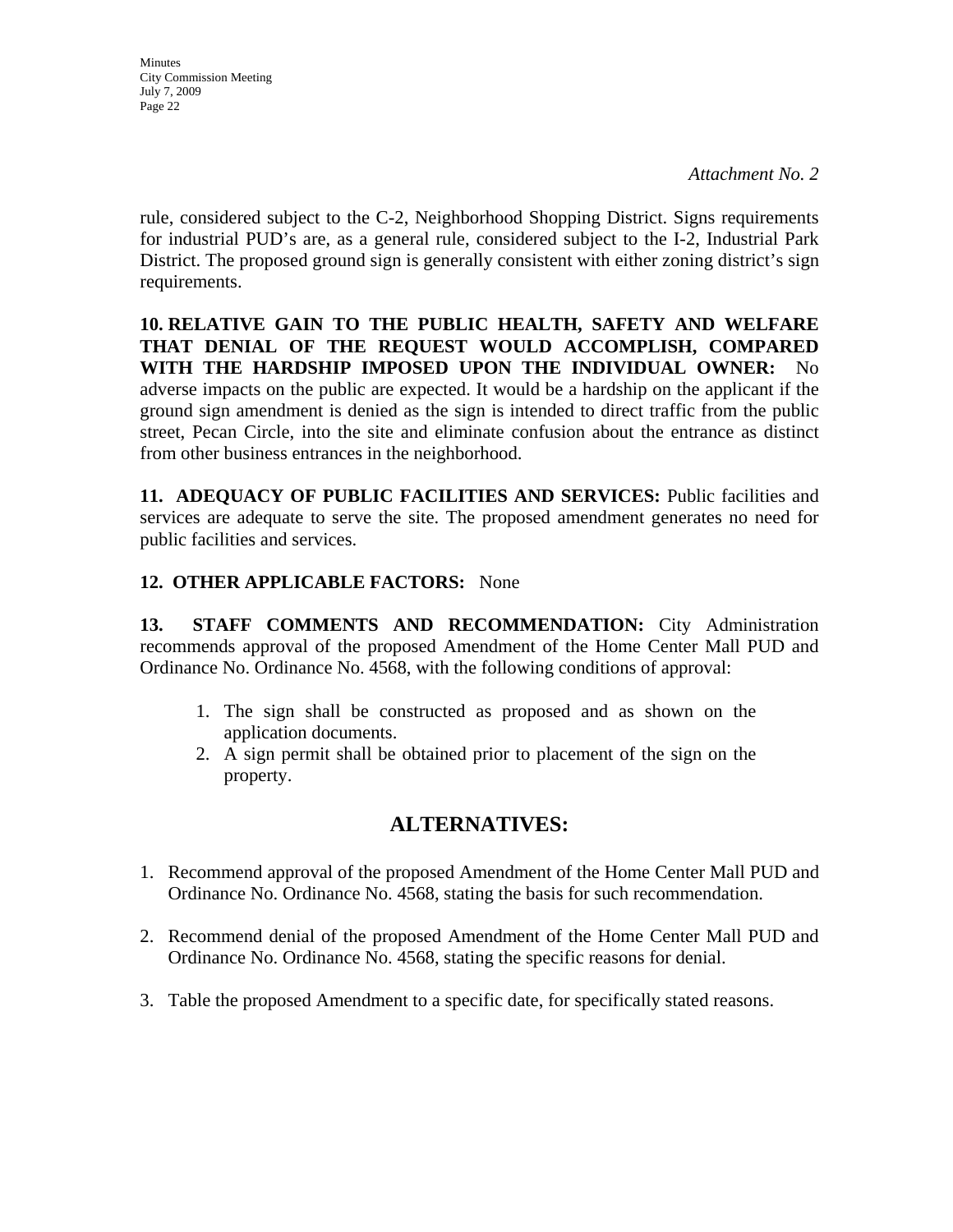Minutes City Commission Meeting July 7, 2009 Page 23

*Attachment No. 2* 

## **POSSIBLE MOTION:**

The Manhattan Urban Area Planning Board recommends approval of the proposed Amendment of the Home Center Mall PUD and Ordinance No. Ordinance No. 4568, based on the findings in the Staff Report, with the two conditions recommended by City Administration.

**PREPARED BY:** Steve Zilkie, AICP, Senior Planner **DATE:** June 8, 2009

09023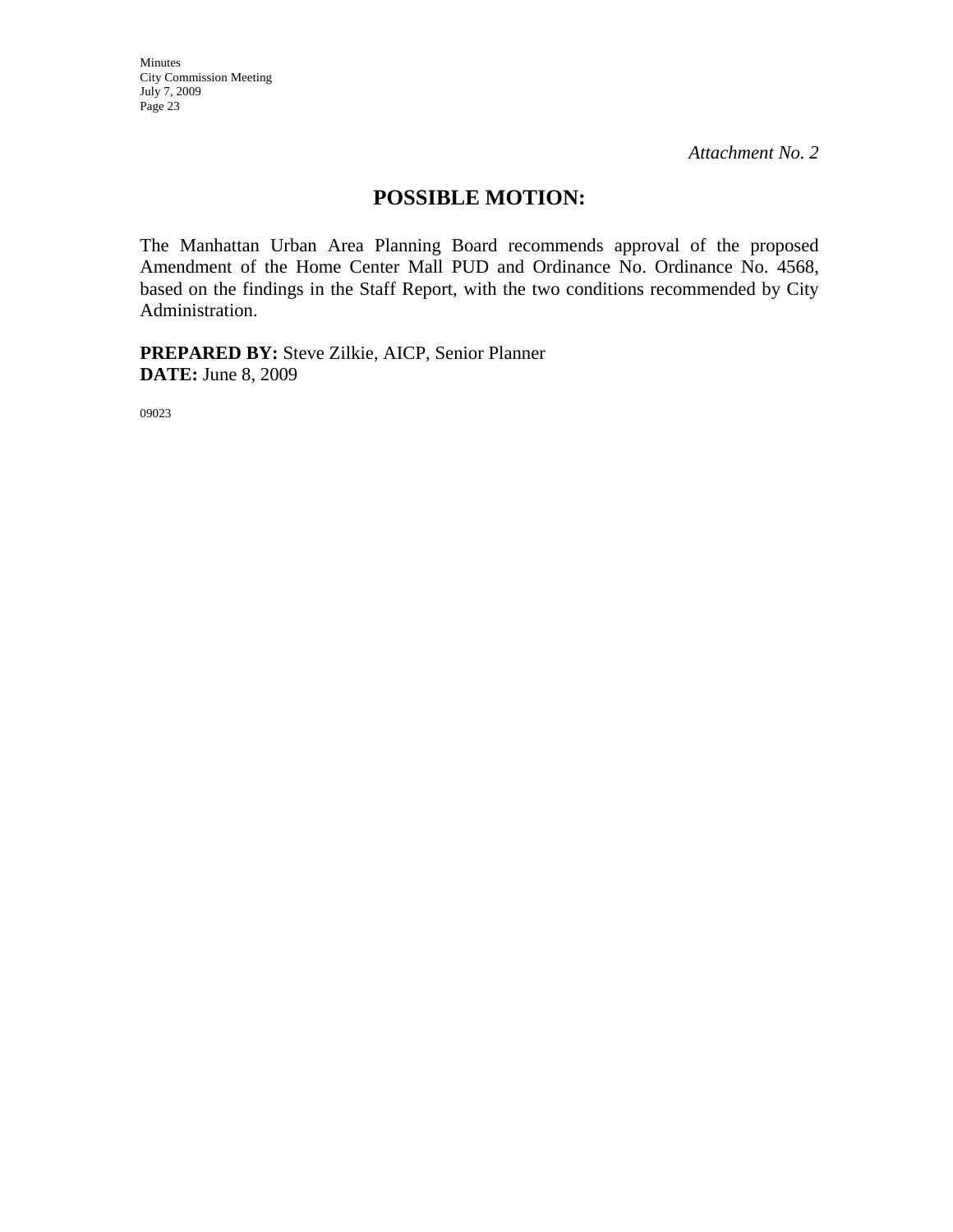#### **STAFF REPORT**

# **APPLICATION TO REZONE PROPERTY TO PLANNED UNIT DEVELOPMENT DISTRICT**

## **BACKGROUND**

**FROM:** C-2, Neighborhood Shopping District and C-5, Highway Service Commercial District.

**TO:** PUD, Commercial Planned Unit Development District.

**OWNER/APPLICANT:** 17<sup>th</sup> Street Properties, LLC. - Doug Maryott, Managing Member.

**ADDRESS:** 4011 N. Tara Circle, Wichita, KS, 67226.

**DATE OF PUBLIC NOTICE PUBLICATION:** Monday, May 11, 2009.

**DATE OF PUBLIC HEARING: PLANNING BOARD:** Monday, June 1, 2009; Tabled to

> June 15, 2009. **CITY COMMISSION:** Tuesday, July 7, 2009.

**LOCATION:** Southeast corner of S. 17<sup>th</sup> Street and Yuma Street; (Lots 364-368, 372-376, and vacated right-of-way, Ward 6, City of Manhattan, Riley County, Kansas).

**AREA:** 90,103.45 square feet (2.07 acres).

**PROPOSED USES:** Reflect a combination of use allowed in the C-2 District and C-5 District.

- 1. Antique shops.
- 2. Apparel stores.
- 3. Appliance sales.
- 4. Automobile accessory stores.
- 5. Barber shops.
- 6. Beauty shops.
- 7. Book stores.
- 8. Brew pubs.
- 9. Business and professional offices.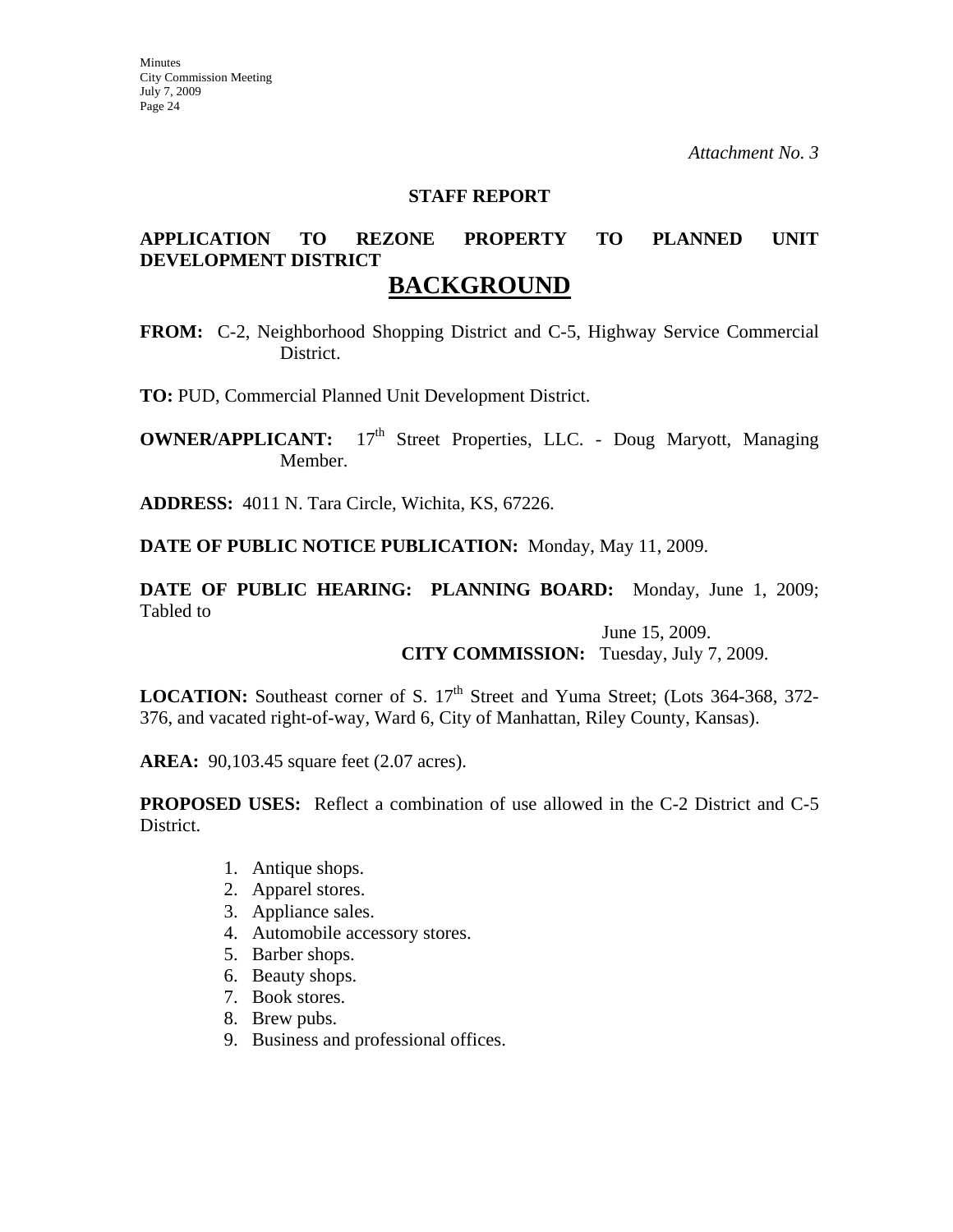- 10. Camera and photographic supply stores.
- 11. Churches, chapels, temples and synagogues.
- 12. Department stores
- 13. Drug stores.
- 14. Electronic stores.
- 15. Food stores.
- 16. Fraternal and service clubs.
- 17. Furniture stores.
- 18. Furniture upholstering.
- 19. Garden stores.
- 20. Gift shops.
- 21. Hardware stores.
- 22. Health and fitness clubs.
- 23. Hobby shops.
- 24. Hotels and motels.
- 25. Jewelry stores.
- 26. Laundry establishments.
- 27. Leather goods and luggage stores.
- 28. Music stores.
- 29. Package liquor stores.
- 30. Pet grooming shops.
- 31. Pet stores.
- 32. Private vocational-technical institutions.
- 33. Restaurants, no drive-in type.
- 34. Sporting goods stores.
- 35. Taverns.
- 36. Variety stores.
- 37. Veterinary Out-Patient Clinic.

### **PROPOSED BUILDINGS AND STRUCTURES:**

#### Hotel

The proposed hotel is an 80 room four story building, generally 46 feet in height to the flat roof and an additional six feet, or 52 feet in total height, to architectural roof features. See Sheet A2.1 for more details. The building exterior is stucco and stone and is 164 feet in length by 62 feet in width. Its length is oriented along Yuma Street. There is a covered front entrance off S.  $17<sup>th</sup>$  Street. A small patio area off the first floor reception area is proposed along the Yuma Street frontage and will be enclosed by an approximate five foot metal fence. There are entry and exits off the east, west and south sides of the hotel, with access to the hotel off Yuma Street limited to the patio area.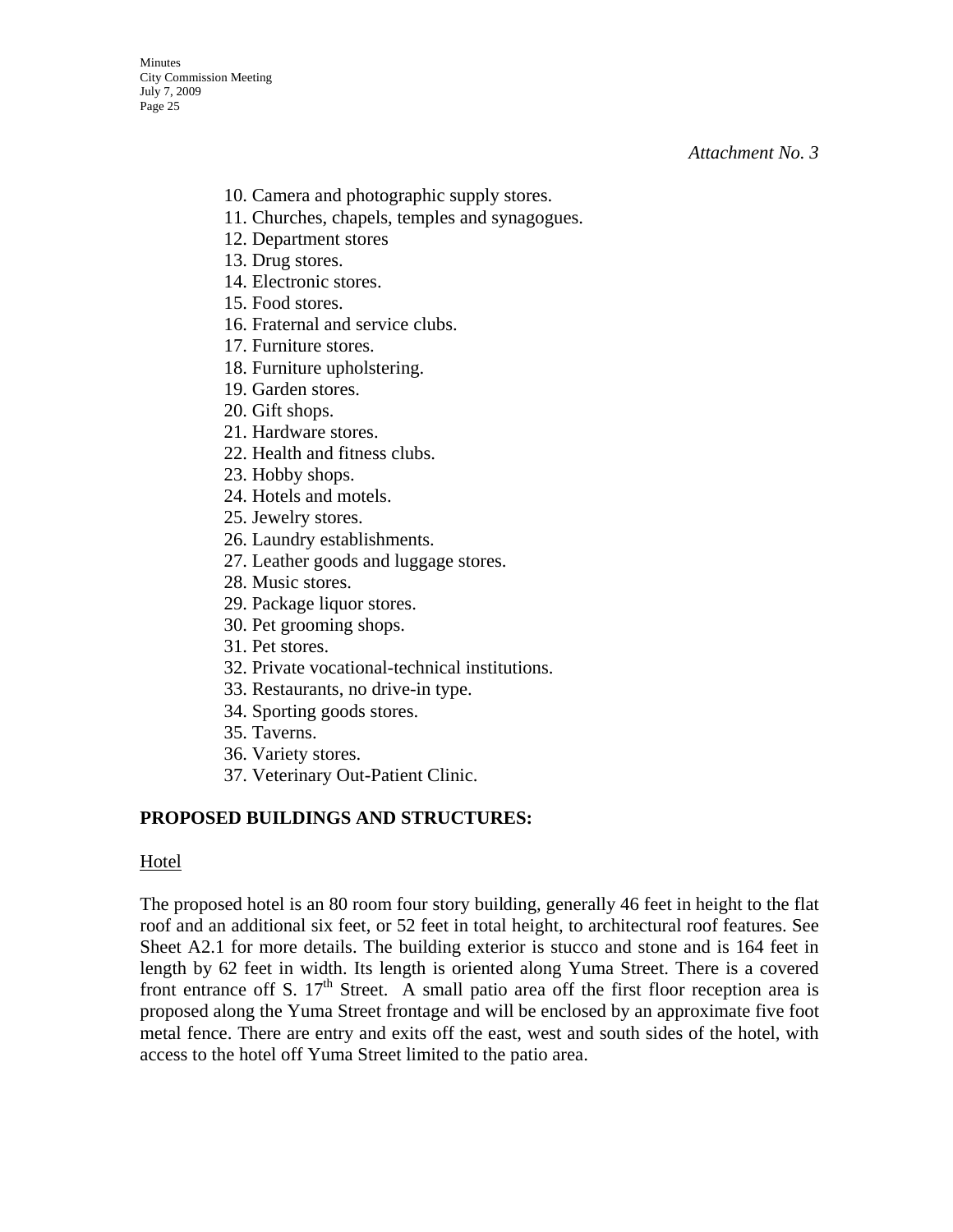**Minutes** City Commission Meeting July 7, 2009 Page 26

*Attachment No. 3* 

#### Retail Building

The proposed retail building is a one story, 24 feet in height, and 12,280 square feet in floor area. It will be constructed with stucco and stone exterior materials. See Sheet A2.3 for more details. The proposed floor plan shows up to seven separate floor spaces. Peoples Grocery, currently occupying a portion of the existing retail building, is expected to relocate to space in the proposed retail building. A service area with overhead door is located on the east side of the building, which is intended to serve the grocery store. An outdoor patio is also proposed on the east side of the building.

#### Phasing

The application documents state that the, "Project will be completed in one phase, with demolition and new construction being completed as follows:

Demolition of North end of existing multi-use building and maintaining the grocery store. Demolition of the remainder of the project site.

Construction of the new strip center and motel to start at approximately the same time. Strip center to be completed with grocery store to move into East End.

Demolition of existing grocery store and completion of west end of motel drive and main entrance."

### **PROPOSED LOT COVERAGE**

| Use              | <b>Square Feet</b> | <b>Percentage</b> |
|------------------|--------------------|-------------------|
| <b>Buildings</b> | 21,922             | 24.33%            |
| Pavement         | 54,554             | 60.55%            |
| Landscaping      | 13,627             | 15.12%            |

#### **PROPOSED SIGNS**

Proposed signs will consist of wall signs, which will be internally lit individual wall mounted letters, except for logos, and ground signs. Locations for wall signs are shown on building elevations. See Sheet A2.1 for the hotel and Sheet A2.3 for the retail building wall signs.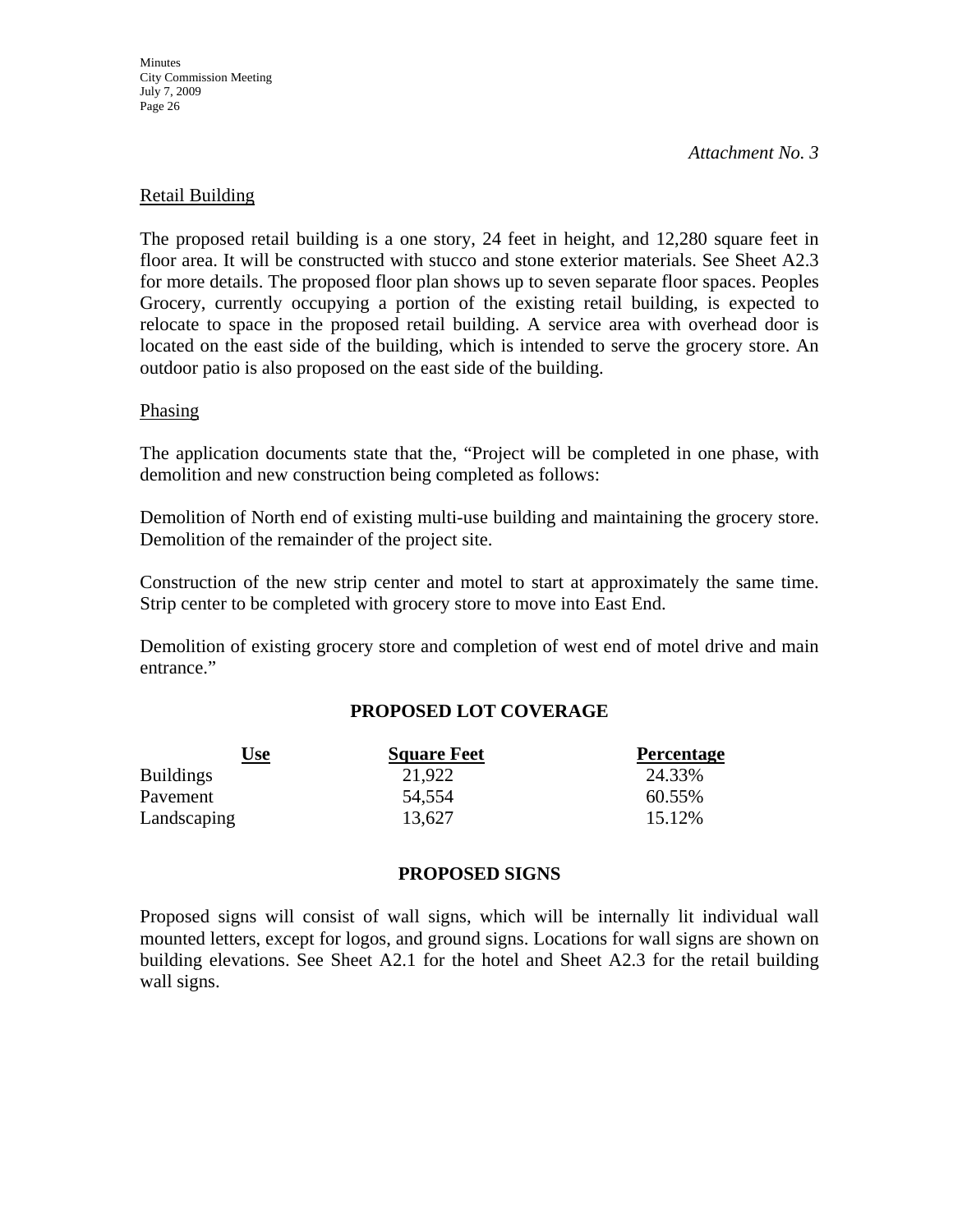A 30 foot tall pylon sign, 204 square feet in area, with enclosed pole on a stone base, is proposed along Ft. Riley Boulevard. The sign will identify tenants of the retail center and the hotel. An approximate twelve foot tall ground sign, 60 square feet in area, is proposed off S.  $17<sup>th</sup>$  Street near the hotel entrance and will identify the hotel and retail center. Proposed ground signs are on Sheet SS1.1.

A temporary construction sign is proposed in the southwestern corner of the PUD.

Sign areas, setbacks, and heights, in general, are consistent with the size limitations of the C-2 District, which is the guidance recommended in the Zoning Regulations for commercial PUDs. The height of the hotel wall signs on the south and west sides of the building are greater than 30 feet in height, approximately 40 feet in height. The number of signs for the hotel is consistent with the C-2 District. The number of wall signs on the retail building exceeds the number allowed in the C-2 District. Eleven are proposed on the south elevation of the retail building and the C-2 District would allow one per business. The proposed retail building's floor plan identifies seven retail floor spaces. Businesses should be limited to one sign per façade of the business to be consistent with the Zoning Regulations for C-2 Districts.

**PROPOSED LIGHTING:** Full cutoff downcast 25 foot and 20 foot light poles are distributed around the site primarily on the parking lot perimeter. Building lights are full cutoff and downcast, except for decorative building lights. See attached cut sheets for examples of light fixtures and Sheet SS1.1. for locations of light poles around the site.

## **REVIEW CRITERIA FOR PLANNED UNIT DEVELOPMENTS**

**1. LANDSCAPING:** The proposed landscaping is functional and exceeds the minimum required for typical commercial development with respect to the proposed generally highway business nature of the development. Standard commercial development would have to provide a minimum landscaped area of five percent and eleven trees based on the site's characteristics. The proposed PUD has 15% landscaped space and 39 trees.

Landscaping is primarily perimeter, or streetscape oriented with combinations of grass cover, 32 ornamental and seven shade trees, and foundation plantings around the hotel and sidewalk plantings on the north, service side, of the retail building. Landscaping along Ft. Riley Boulevard should be planted at a minimum 30 inches in height to provide an immediate buffer of headlights from traffic along Ft. Riley Boulevard rather than planted with a maturity height of three feet, as proposed. Long term maintenance of landscaping, which will be watered with an underground/sprinkler system is the responsibility of the property owner.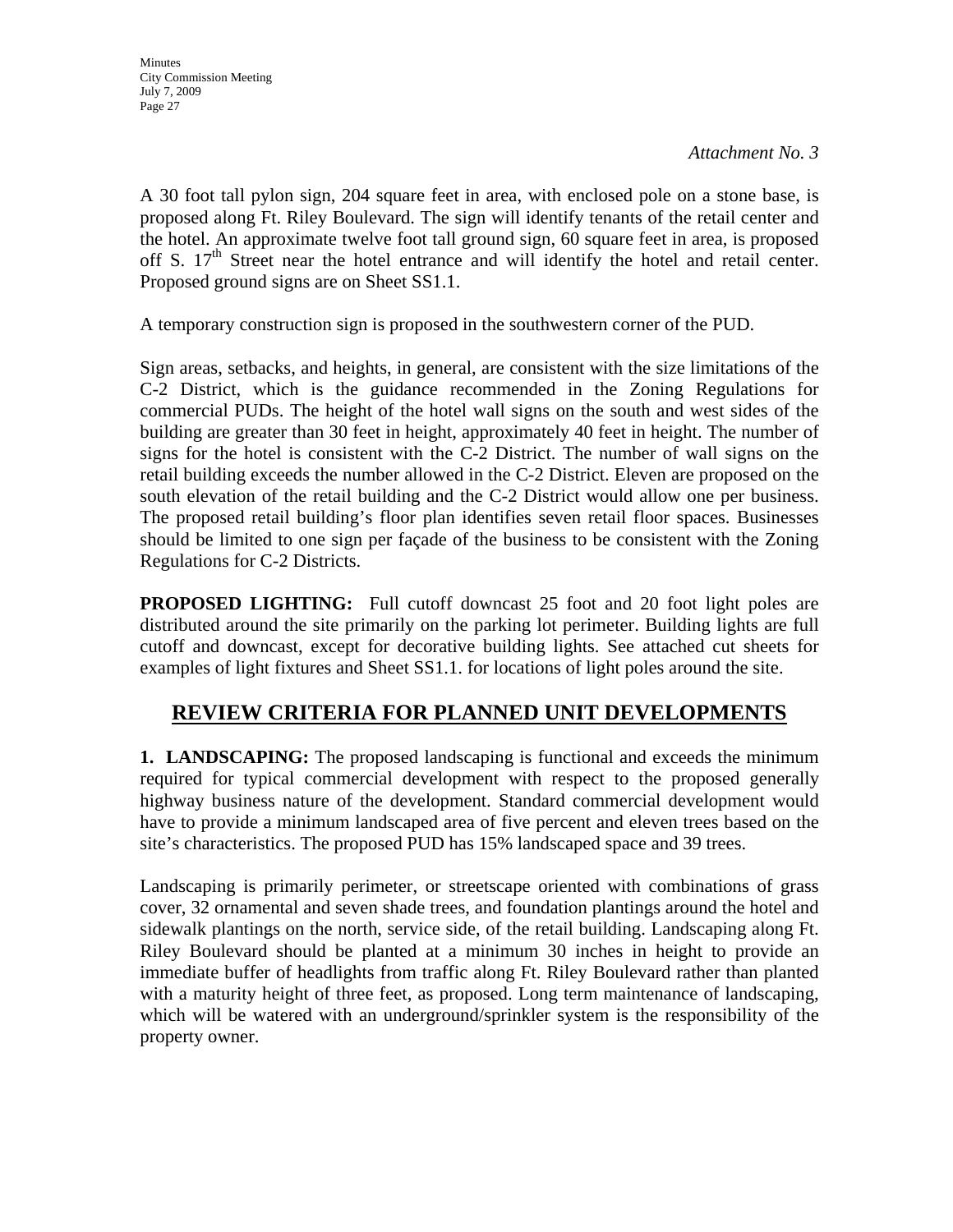**2. SCREENING:** An eight foot concrete block with stucco finish trash enclosure screening area is proposed at the northeast corner of the retail building to serve both buildings. A service area for deliveries is proposed on the east side of the retail building, possibly for the grocery store. The service area will be screened with an eight foot wall similar to the trash enclosure.

**3. DRAINAGE:** The applicant's proposal is to direct storm water to the existing storm water system on Ft. Riley Boulevard. Three new storm inlets will replace existing inlets and drain to the same Ft. Riley Boulevard system. Additional inlets may be added around the hotel's porte cochere. A Storm Drainage Report was prepared by Kaw Valley Engineering, Inc., dated April 17, 2009 (attached). The City Engineer has reviewed the Report (memo attached), and accepts the proposal.

**4. CIRCULATION:** The internal circulation plan provides for safe, convenient and efficient movement of goods, motorists and pedestrians. Conflicts between motorists and pedestrians are minimized. The access to the site allows all forms of traffic to enter and exit in generally the same manner as traffic does now. A more defined entrance/exit is proposed off Ft. Riley Boulevard and S.  $17<sup>th</sup>$  Street. Access to Yuma will be from a 25 foot unnamed alley/street right-of-way.

Pedestrians are accommodated within the development with sidewalks proposed on Yuma Street and S.  $17<sup>th</sup>$  Street, which connect to sidewalks within the PUD. A marked pedestrian crossing from the hotel entrance to the retail building provides an internal connection between the uses.

Bike racks are provided with the retail building along its south frontage.

The hotel is required to provide 82 off-street parking spaces (two plus one per hotel room), and the retail building should provide one per 250 square feet of net floor space, gross floor area less storage, mechanical rooms and other non-traffic generating space. The applicant's calculation is based on gross floor space, or  $12,280/250 = 50$  parking spaces. One hundred and thirty two are required and 139 are proposed. Off-street parking should be adequate.

A Traffic Impact Study was prepared by Kaw Valley Engineering, dated April 21, 2009 (attached). The Study concludes that the street intersections serving the proposed PUD will operate safely within acceptable Levels of Service.

The City Engineer has reviewed the Study (memo attached, which notes that parking lot issues were addressed), and accepts the Study.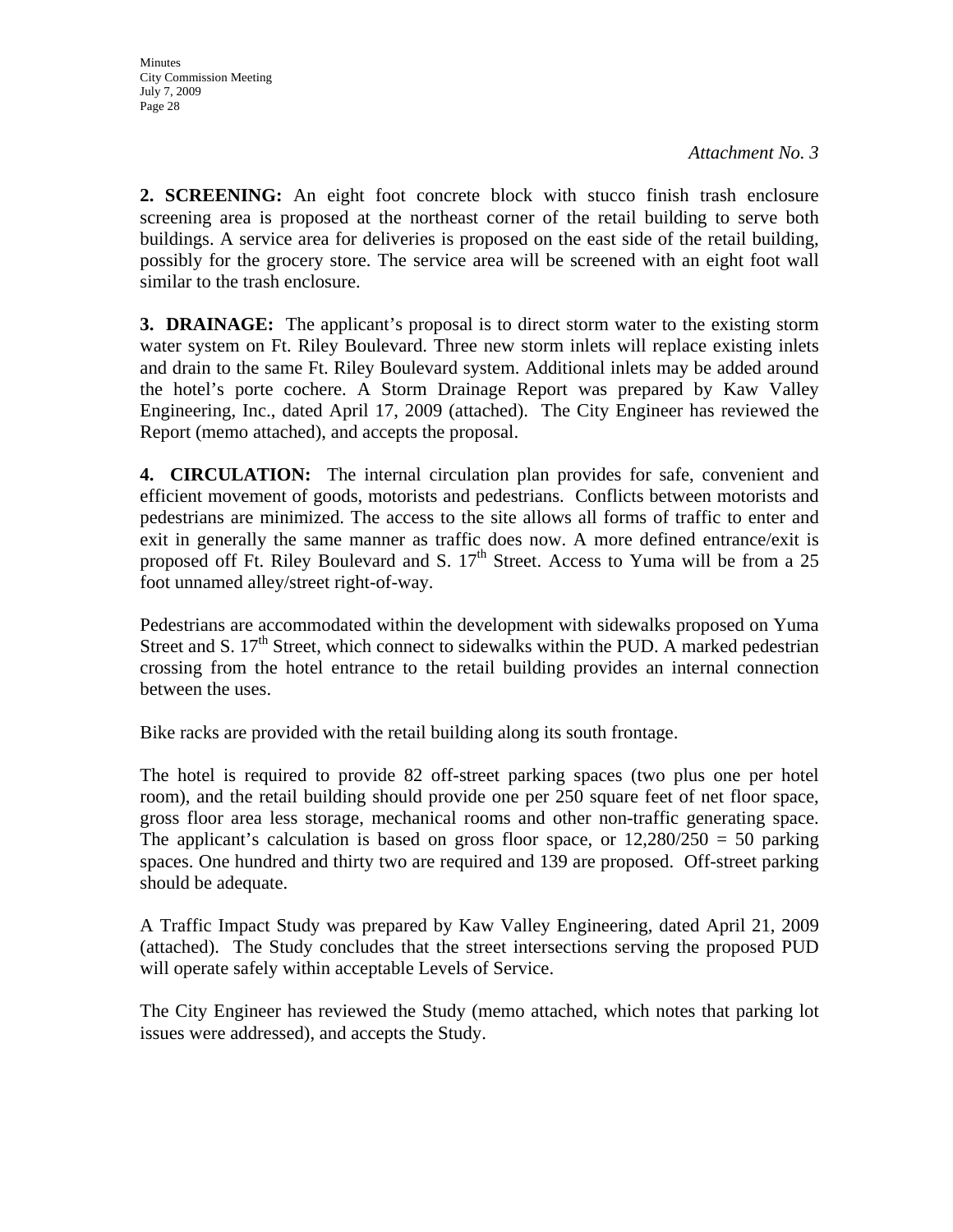**5. OPEN SPACE AND COMMON AREA:** Maintenance of landscaped areas and common parking and other common areas are the responsibility of the owner.

**6. CHARACTER OF THE NEIGHBORHOOD:** The neighborhood character is a combination of commercial and industrial uses, which are generally south of Yuma Street and Ft. Riley Boulevard and low density residential north of Yuma Street and west of S.  $17<sup>th</sup>$  Street. Yuma Street and S.  $17<sup>th</sup>$  Street have defined the separation of the commercial/industrial uses and residential for at least 45 years. Longs Park, a public city park, is immediately north of the site with low density residential neighborhoods further to the north and east of Longs Park. The commercial character of the site with respect to the residential neighborhood was established as early as 1965. Prior to 1965 the site was an industrial zone.

S.  $17<sup>th</sup>$  Street is a major north to south collector street leading extending from Ft. Riley Boulevard to Poyntz Avenue, Anderson Avenue, and the KSU campus. Prior to construction of Ft. Riley Boulevard, Yuma Street was a major east to west traffic route. Yuma Street is currently classified as a local street.

# **MATTERS TO BE CONSIDERED WHEN CHANGING ZONING DISTRICTS**

**1. EXISTING USE:** A grocery store, church, storage units, and dog grooming business. Approximately 23,000 square feet of the site is zonedC-2 District, which includes the large brick building and part of the off-street parking. The remaining approximate 67,000 square feet of the site is zoned C-5 District. The storage units and a dog grooming business are in the C-5 District as well as parking and driveways.

**2. PHYSICAL AND ENVIRONMENTAL CHARACTERISTICS:** The site is a flat improved property consisting of concrete parking and driving aisles that are in poor condition, storage units along its south and east sides, a small out-building also on the east side, and a larger two-story brick commercial building in the northwest corner of the property. Off-street parking is on the south, east and west sides of the brick building and off a 25 foot unnamed public right-of-way is along the east side of the site. The unnamed right-of-way provides access to the site and the Ag-Press off-street parking lot and service area at the rear of the building. There is a building pad in the northeast corner of the site, which was the former location of Kreem Kup. Limited green space is along S. 17th Street and Ft. Riley Boulevard frontages. Drainage is to the south. An east west alley was vacated in the past and an existing sanitary sewer line extends east to west. Part of the existing retail buildings canopy is over the sewer line. A portion of S.  $17<sup>th</sup>$  Street right-ofway was vacated in 2007 to accommodate existing off-street parking on the east side of the retail building that had been in place for many years.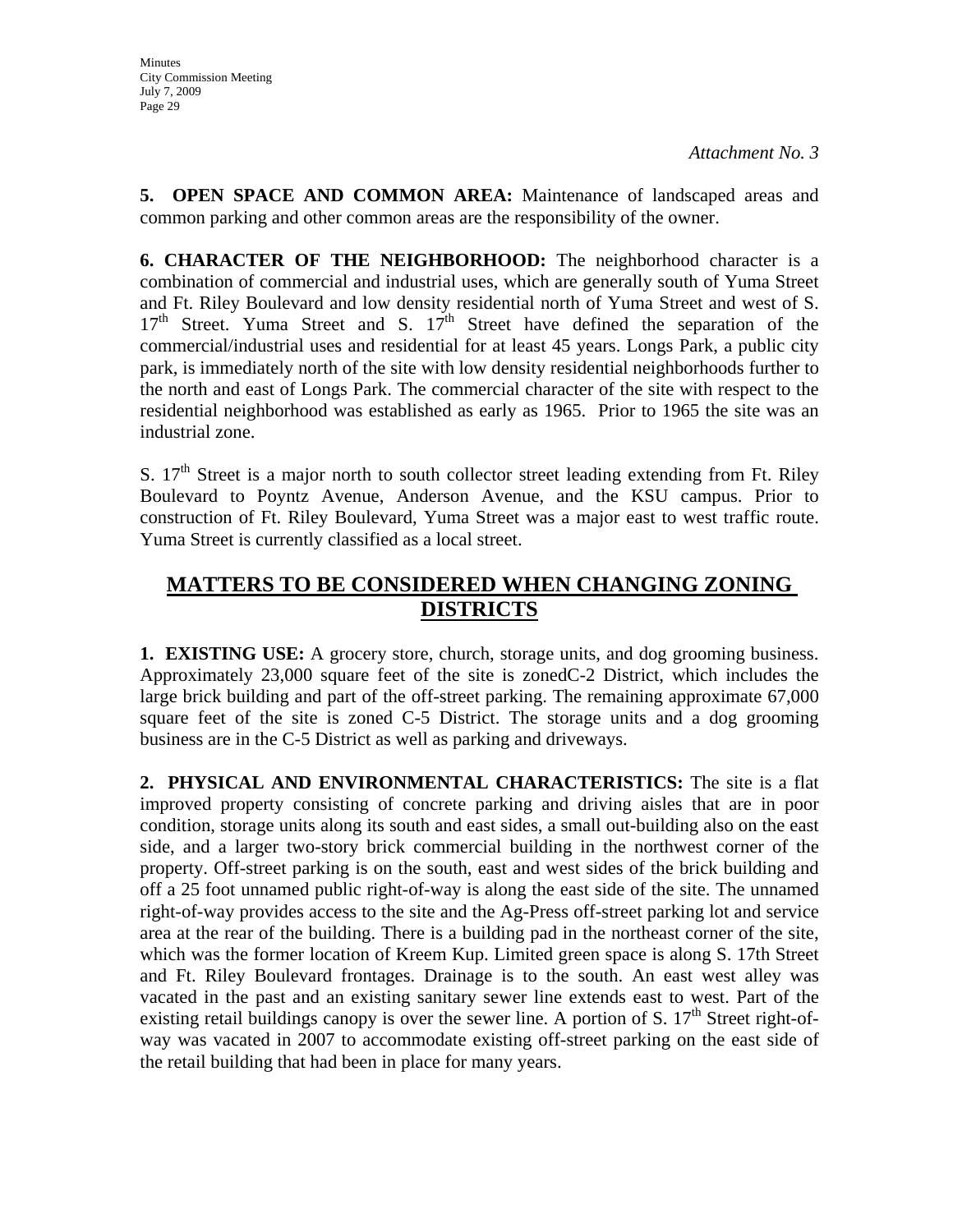### **3. SURROUNDING LAND USE AND ZONING:**

**(a.) NORTH:** Yuma Street, Longs Park, a City Park, single-family and two-family dwelling units; R-2, Two-Family Residential District with TNO, Traditional Neighborhood Overlay District.

**(b.) SOUTH:** Ft. Riley Boulevard, auto related uses and landscaping business/contractor; I-3, Light Industrial District.

**(c.) EAST:** Unnamed public right-of-way (25-feet in width), industrial printing and publishing, locksmith; I-3 District, and C-5 District.

**(d.) WEST:** S.  $17<sup>th</sup>$  Street, single-family and two-family dwelling units: R-2/TNO Districts.

**4. CHARACTER OF THE NEIGHBORHOOD:** See above under Review Criteria for Planned Unit Development, number 6.

**5. SUITABILITY OF SITE FOR USES UNDER CURRENT ZONING:** The site consists of C-2 District, which covers the brick building and some off-street parking areas, and C-5 District, which includes the majority of the site and its parking/driving aisles, self-storage units, and a dog grooming business in an out building on the eastern side of the site. The two zoning districts complicate new construction and adversely impact development of the site, largely in terms of off-street parking. Off-street parking is required in the same zoning district as the use served. New construction under C-2 or C-5 may require a Variance of location for proposed off-street parking if parking could not be provided in the applicable district. Overall, the two different zoning districts do not compliment redevelopment of the site and hinder its modernization. One zoning district is a retail commercial district and the other is oriented towards highway services that accommodate the motoring public. The conflict between two zoning districts and offstreet parking requirements do not make the site suitable for the uses under current zoning districts.

**6. COMPATIBILITY OF PROPOSED DISTRICT WITH NEARBY PROPERTIES AND EXTENT TO WHICH IT MAY HAVE DETRIMENTAL AFFECTS:** The site currently allows a broad range of neighborhood commercial and highway business district uses, permitted as well as conditional, including drive-in type businesses. The site has been zoned for both uses since 1977, when the C-2 District was established. The commercial character of the site has been part of the area since 1965. The proposed PUD has a more restrictive list of permitted uses generally oriented towards neighborhood retail uses and services, as well as no proposed drive-in facilities.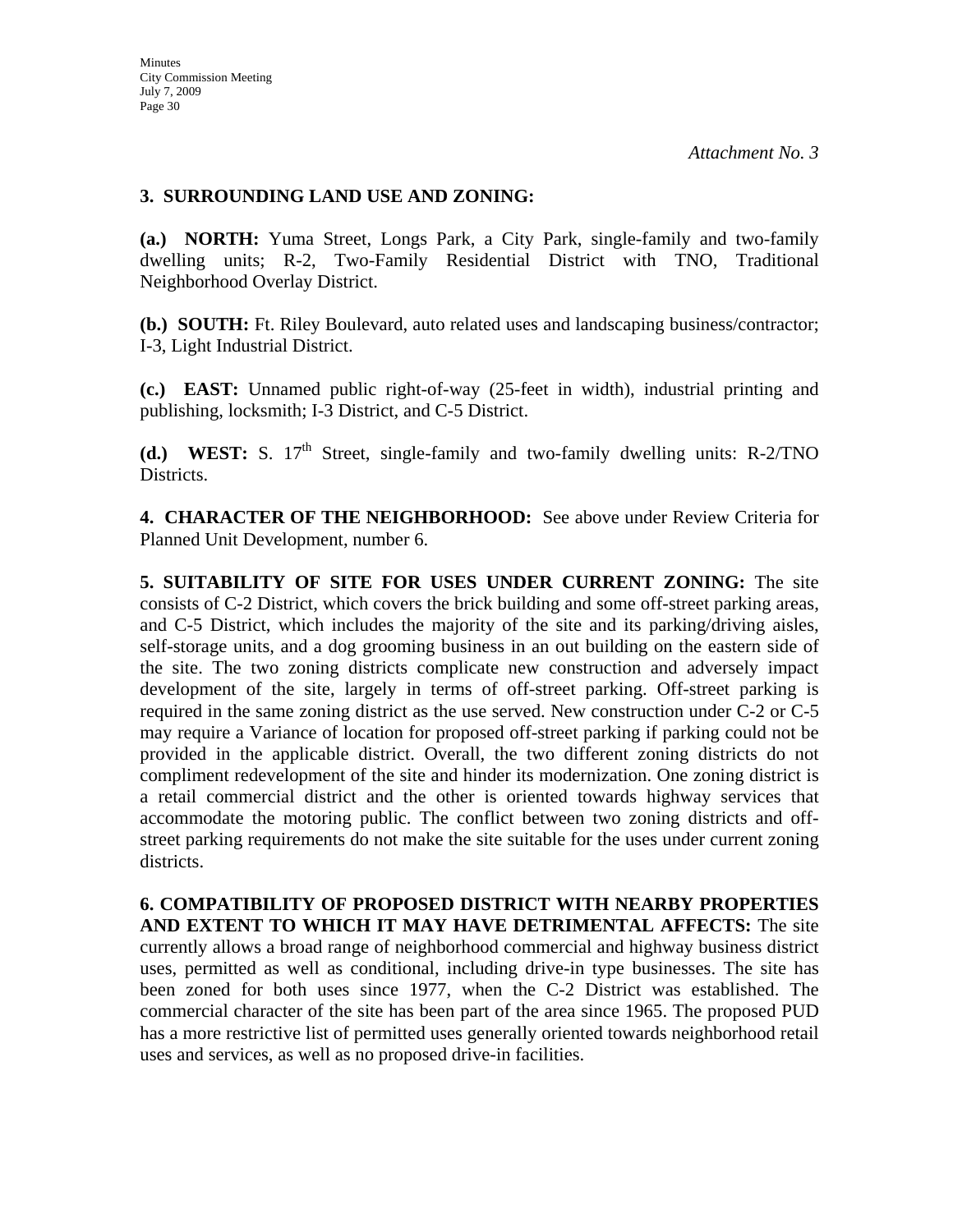**Minutes** City Commission Meeting July 7, 2009 Page 31

#### *Attachment No. 3*

The existing off-street parking and existing building do not conform to the minimum 25 foot front yard setback requirements. The existing building is at zero feet along Yuma Street and varies in front setback from approximately eleven feet to greater than 25 feet along S.  $17<sup>th</sup>$  Street. Existing off-street parking is within the front yard setback along both streets. The proposed hotel building's setbacks are approximately 19 feet off Yuma Street and no less than 57 feet off S.  $17<sup>th</sup>$  Street. The porte cochere is greater than 25 feet along both frontages. The fenced patio area along Yuma Street is approximately four feet from the front property line. Proposed off-street parking is approximately twelve feet off Yuma Street, on the east side of the site, and four feet in the vicinity of the Yuma Street and S.  $17<sup>th</sup>$  Street intersection. Along S.  $17<sup>th</sup>$  Street, proposed off-street parking ranges from three feet to 30 feet. The proposed conditions are generally reflective of existing conditions, which do not appear to have created adverse conditions in the neighborhood. There are no complaints on record regarding the existing conditions.

Based on the definition of a corner lot, the lot line along Ft. Riley Boulevard is a rear lot line, and building and parking setbacks could be as close as zero feet. Parking and building setbacks for off-street parking and the retail building are approximately seven feet and 75 feet, respectively.

Improvements off the unnamed public right-of-way along the eastern lot line of the PUD would generally be zero feet, assuming the right-of-way is considered an alley. Off-street parking is as close as zero feet. Buildings are greater than 25 feet with some improvements, such as the service area and patio for the retail building set back approximately four and one-half feet.

The proposed hotel's height is generally 46 feet with a maximum height of 52 feet. The C-2 and C-5 Districts both allow buildings at a maximum height of 40 feet. The proposed 46 foot height is slightly greater than the underlying districts and would generally be compatible with the underlying districts. Setting the hotel back from the front lot lines mitigates the increased height. Additionally, the proposed hotel is screened from the majority of the single-family and two- family dwellings to the northwest, north and northeast by large mature trees in Longs Park. When trees are fully leafed out, the building will be well screened by the dense vegetation. In the winter, the building will be more visible, and somewhat visually obscured by the tree branches.

Single-family and two-family dwellings to the west are separated from the PUD by S.  $17<sup>th</sup>$ Street, a collector street. The proposed improvements, including the height of the hotel, are not inconsistent with the general character of the busy street intersection. Residential properties to the west should not be adversely affected by the proposed PUD.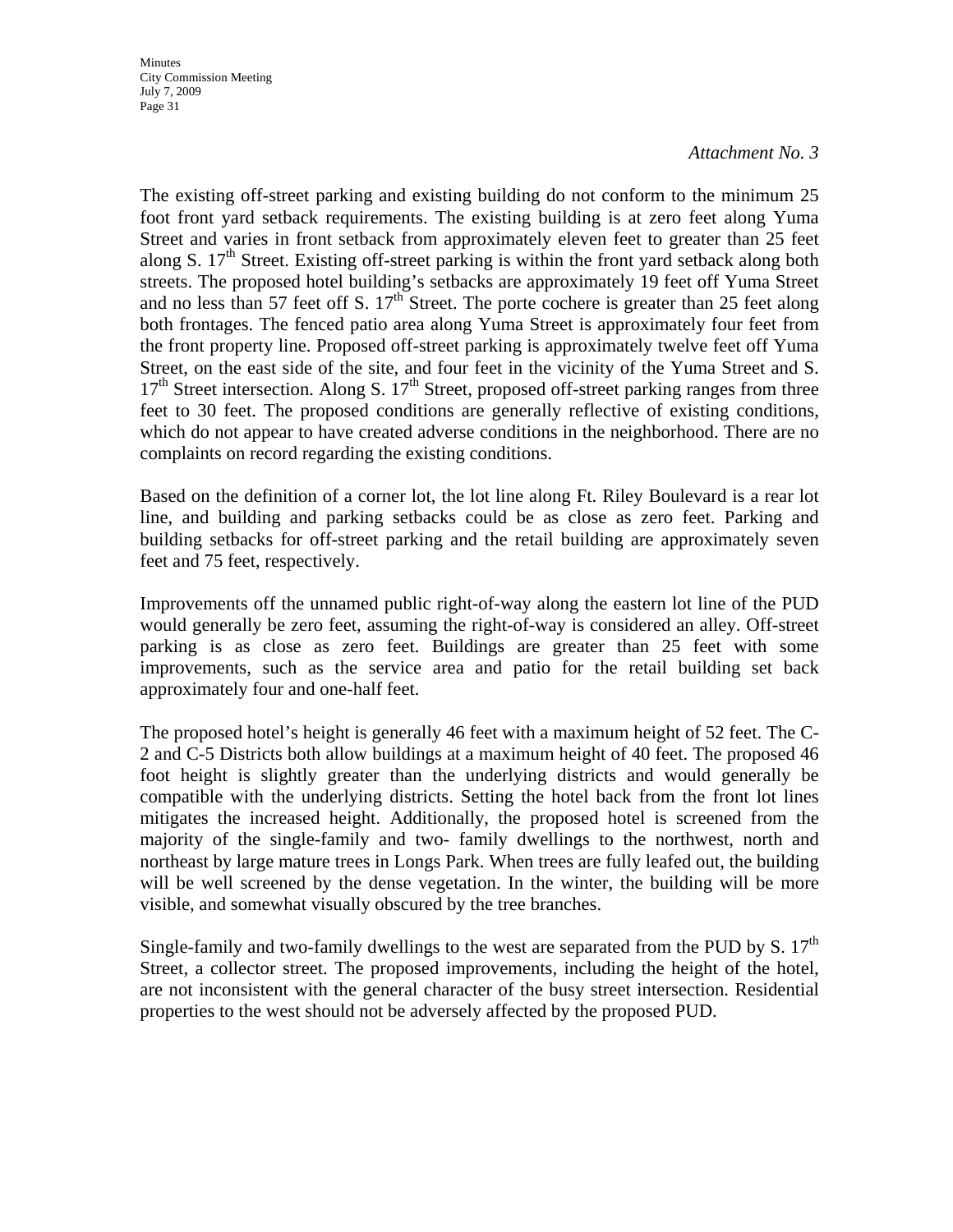The convenience store to the immediate south of the site and surrounding industrial uses should not be adversely impacted. The proposed changes are generally consistent with the existing commercial and industrial character of the neighborhood, in both its current and historic form.

The unnamed public right-of-way to the east will not be altered as a result of the proposed PUD. Access to the Ag Pres off-street parking and service area will remain as is.

**7. CONFORMANCE WITH COMPREHENSIVE PLAN:** The site is shown on the Downtown Core Neighborhoods Future Land Use Map as Community Commercial (CC), which reflects the existing C-2 District and C-5 District. The proposed PUD is Redevelopment envisioned in the Growth Management policy GM 9 set out below. Additionally, the proposed rezoning would implement a development plan generally consistent with the policies applicable to all commercial development, as well as policies applicable to Community Commercial, set out below.

## *GM 9: Infill and Redevelopment*

*Infill and redevelopment within established areas of the City is generally encouraged where deteriorated or obsolete structures have become detrimental to an area, where new uses can be accommodated on vacant properties, and in areas that have been specifically identified for redevelopment. Projects may range in size from a single residential lot to the redevelopment of multiple contiguous blocks within a neighborhood or commercial area. Regardless of its scale, infill and redevelopment shall be designed in a manner that is sensitive to and reflects the character of the surrounding area. Important design considerations include building scale, mass, roof form, height, and orientation, parking location, lot coverage, architectural character, and landscape elements. These design considerations are particularly important when infill or redevelopment occurs within or adjacent to an established residential neighborhood, or when a change in use or intensity would otherwise negatively impact the established character of the surrounding area.* 

# *COMMERCIAL - Background and Intent*

*The City contains numerous commercial areas that provide the necessary goods and services for residents of the community and region as well as visitors. Commercial developments must be located and designed to balance market opportunities with access and location. In addition, the location and design of commercial areas must be incorporated into surrounding areas, rather than altering the character of surrounding neighborhoods. While the Downtown, or Central Core District, will remain the primary focus of regional commercial activity for the community and region, a variety of other community and neighborhood scale commercial centers will be distributed throughout the community to provide for the day-to-day needs of residents.*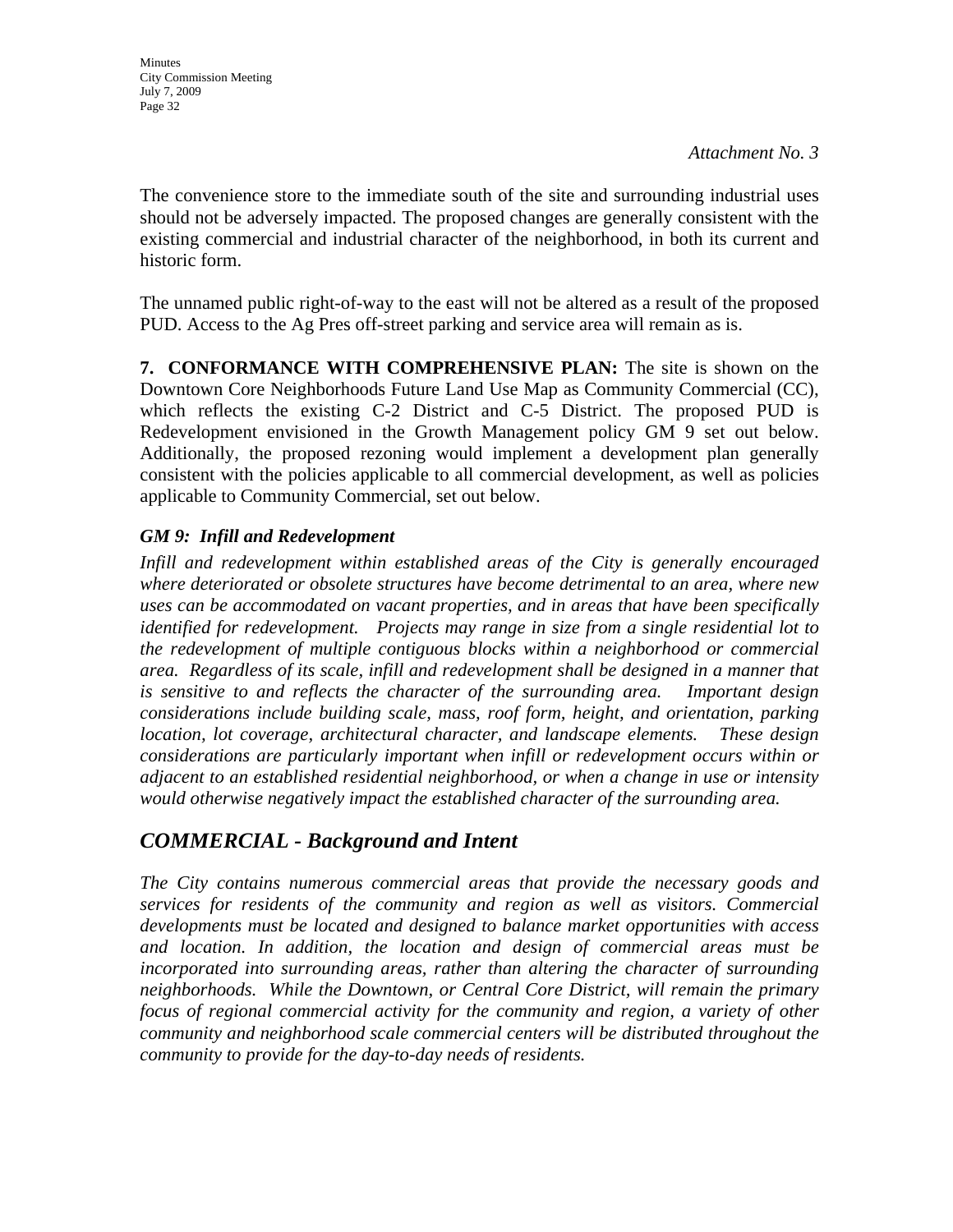### *COMMERCIAL- ALL CATEGORIES*

## *C 1: Designate Commercial Areas According to Their Role and Function in the Region*

*To provide a variety of commercial services to the community, three commercial designations are provided, depending on the center's scale, purpose, location, and intensity of use. These include the Central Core District, Community Commercial, and Neighborhood Commercial.* 

#### *C 2: Distribution of Commercial Services*

*Commercial centers should be distributed throughout the community to provide ease of access for all residents and minimize the need for cross-town vehicle trips.* 

#### *C 3: Locate All Commercial Uses in Activity Centers*

*Commercial services should be concentrated and contained within planned activity centers, or nodes, throughout the community. Development of distinct commercial nodes will help preserve the residential character of many of the major street corridors throughout the community and help prevent the negative impacts caused by multiple access points along a corridor. Commercial activities, when grouped in cohesive centers or nodes, result in more viable areas compared to scattered or isolated single use commercial sites. Activity centers, or nodes, provide a variety of services in a concentrated location to promote "one-stop shopping" and minimize the need for multiple vehicle trips. Each center has a limited number of vehicle access points to minimize*  impacts on surrounding uses and maintain an efficient traffic flow to and from the site. *Uses are typically clustered on larger sites near the intersection of two major streets*  rather than being developed in linear, "strip" configurations along major street *corridors. Linear development patterns, particularly when parcels provide a single use and are developed independently, can require multiple access points and lead to disruption of traffic flow on adjacent streets. Although lot sizes and/or configurations in some areas may warrant the use of a more linear development pattern, it is generally discouraged.* 

### *C4: Include a Mix of Uses in New and Redeveloped Commercial Areas*

*New development and redevelopment should include a mix of uses of different types and sizes, creating a diversity of activity and avoiding large, single-use buildings and dominating parking areas.*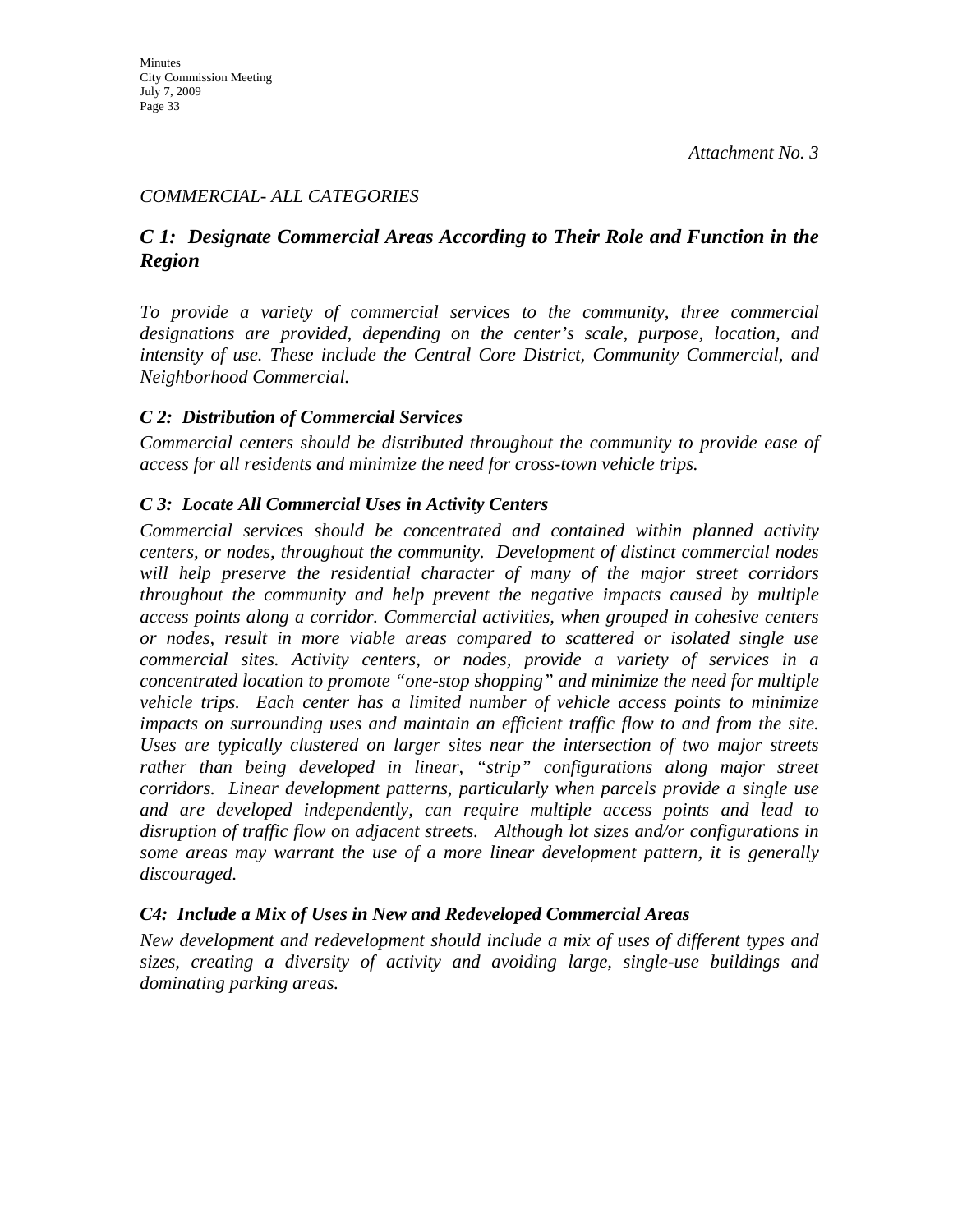### *C5: Promote a High Quality Urban Environment*

*The physical design of commercial development areas shall promote a high quality urban environment, as expressed by site layout, building materials and design, landscaping, parking area design, and pedestrian-oriented facilities, such as through use of design guidelines.* 

### *COMMUNITY COMMERCIAL (CC)*

#### *CC 1: Characteristics*

*Community Commercial Centers provide a mix of retail and commercial services in a concentrated and unified setting that serves the local community and may also provide a limited draw for the surrounding region. These centers are typically anchored by a larger national chain, between 120,000 and 250,000 square feet, which may provide sales of a variety of general merchandise, grocery, apparel, appliances, hardware, lumber, and other household goods. Centers may also be anchored by smaller uses, such as a grocery store, and may include a variety of smaller, complementary uses, such as restaurants, specialty stores (such as books, furniture, computers, audio, office supplies, or clothing stores), professional offices and health services. The concentrated, unified design of a community commercial center allows it to meet a variety of community needs in a "onestop shop" setting, minimizing the need for multiple vehicle trips to various commercial areas around the community. Although some single use highway-oriented commercial activities will continue to occur in some areas, this pattern of development is generally not encouraged.* 

#### *CC 2: Location*

*Community Commercial Centers should be located at the intersection of one or more major arterial streets. They may be located adjacent to urban residential neighborhoods and may occur along major highway corridors as existing uses become obsolete and are phased out and redeveloped over time. Large footprint retail buildings (often known as "big-box" stores) shall only be permitted in areas of the City where adequate access and services can be provided.* 

#### *CC 3: Size*

*Typically require a site of between 10 and 30 acres.* 

### *CC 4: Unified Site Design*

*A unified site layout and design character (buildings, landscaping, signage, pedestrian and vehicular circulation) shall be required and established for the center to guide current and future phases of development. Building and site design should be used to create visual interest and establish a more pedestrian-oriented scale for the center and between out lots.*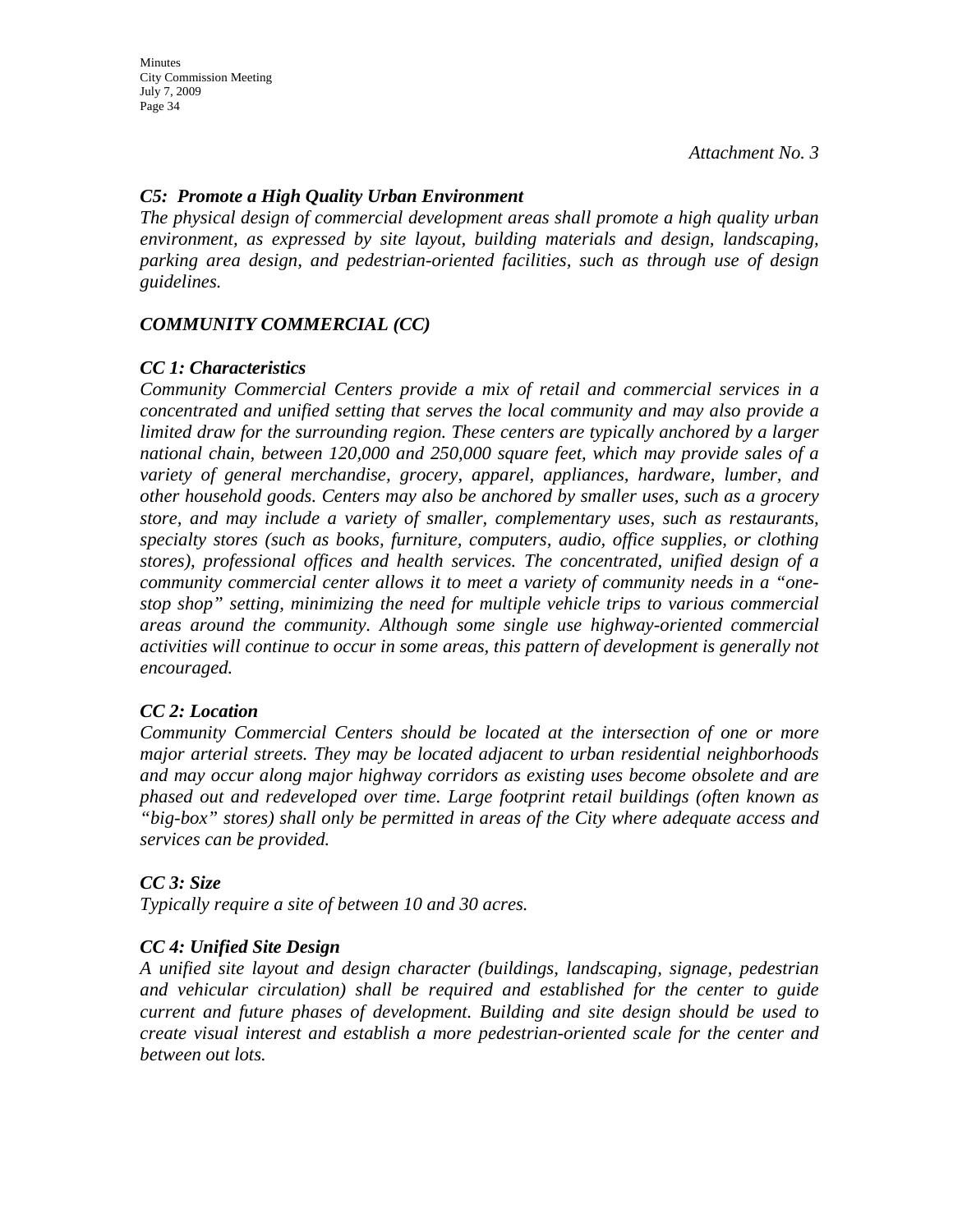## *CC 5: Architectural Character*

*Community Commercial Centers shall be required to meet a basic level of architectural detailing, compatibility of scale with surrounding areas, pedestrian and bicycle access, and mitigation of negative visual impacts such as large building walls, parking areas, and service and loading areas. While these requirements apply to all community commercial*  development, they are particularly important to consider for larger footprint retail *buildings, or "big-box" stores. A basic level of architectural detailing shall include, but not be limited to, the following:* 

- *Façade and exterior wall plane projections or recesses;*
- *Arcades, display windows, entry areas, awnings, or other features along facades facing public streets;*
- *Building facades with a variety of detail features (materials, colors, and patterns); and*
- *High quality building materials.*

## *CC 6: Organization of Uses*

*Community commercial services should be concentrated and contained within planned activity centers, or nodes, throughout the community. Within each activity center or node, complementary uses should be clustered within walking distance of each other to facilitate efficient, "one-stop shopping", and minimize the need to drive between multiple areas of the center. Large footprint retail buildings, or "big-box" stores should be incorporated as part of an activity center or node along with complementary uses. Isolated single store developments are strongly discouraged.* 

### *CC 7: Parking Design and Layout*

*Uninterrupted expanses of parking should be avoided. Parking areas should be broken into smaller blocks divided by landscaping and pedestrian walkways. Parking areas should be distributed between the front and sides of buildings, or front and rear, rather than solely in front of buildings to the extent possible.* 

### *CC 8: Circulation and Access*

*Clear, direct pedestrian connections should be provided through parking areas to building entrances and to surrounding neighborhoods or streets. Integrate main entrances or driveways with the surrounding street network to provide clear.* 

The proposed PUD is in general conformance with the Comprehensive Plan.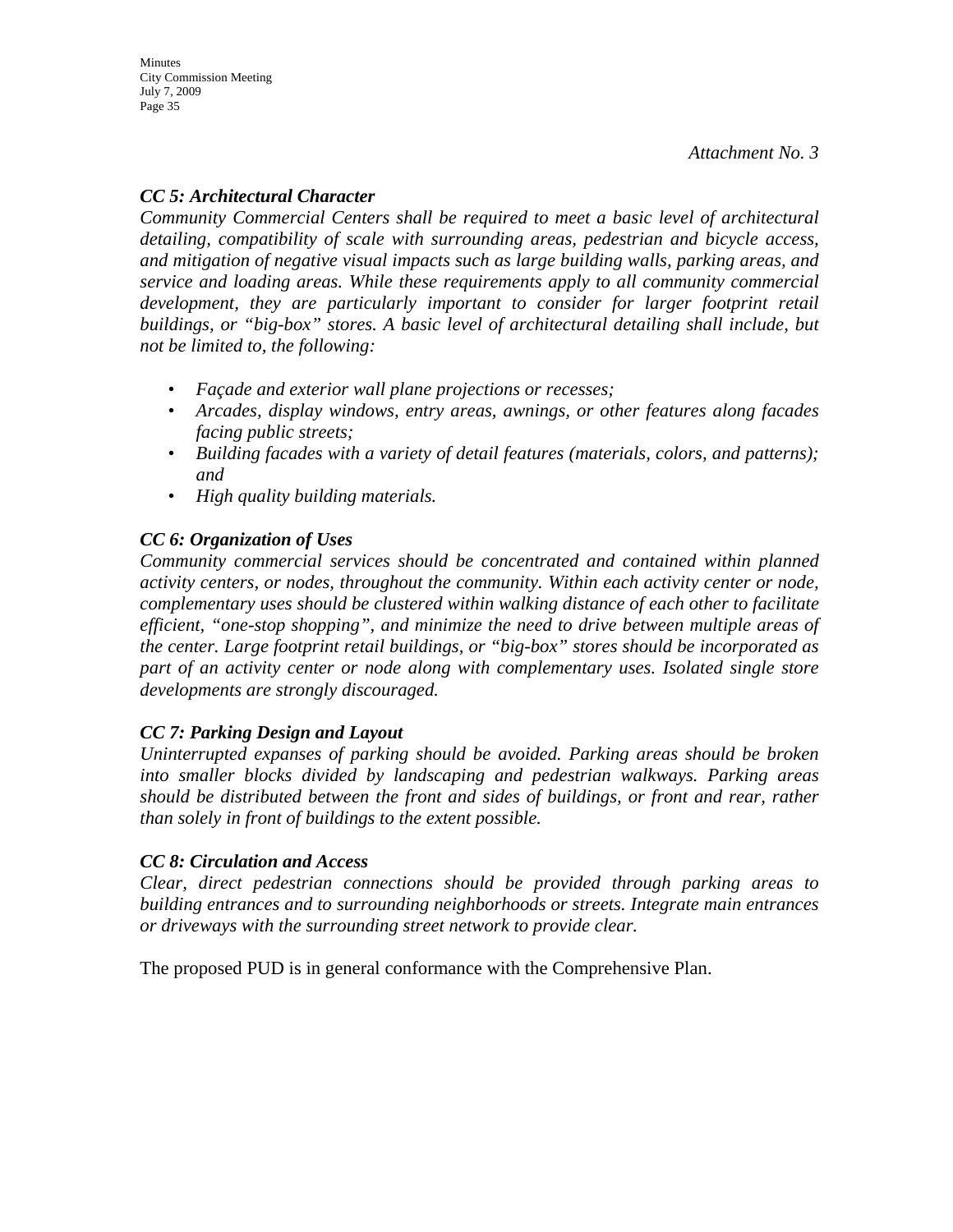#### **ZONING HISTORY AND LENGTH OF TIME VACANT AS ZONED:**

1926-1940 -- E, Light Industrial. 1940-1965 -- F, Heavy Industrial. 1965-1969 -- C, Local Business. 1969-1977 -- C-5 for existing grocery store and church building. 1977-2009 -- C-2 for existing grocery store and church building (Ord. No.3496.) 1969-2009 -- C-5 for balance of the site.

The existing brick was remodeled around 1954. The original date of construction was not determined. Construction dates for the self-storage units and the out-building could not be determined.

**8. CONSISTENCY WITH INTENT AND PURPOSE OF THE ZONING ORDINANCE:** The intent and purpose of the Zoning Regulations is to protect the public health, safety, and general welfare; regulate the use of land and buildings within zoning districts to assure compatibility; and to protect property values. The proposed PUD is located in the C-2 and C-5 Zoning Districts.

Land use and structures within a Planned Unit Development District which, when approved by the Planning Board and Governing Body, may differ in one or more respects from the regulations that are applicable in any other zoning district. The objectives of a Planned Unit Development District shall be to promote progressive development of land and construction by encouraging Planned Unit Developments (PUD's) to achieve: a maximum choice of living environments by allowing a variety of housing and building types; a more useful pattern of open space and recreation areas and, if permitted as part of the project, more convenience in the location of commercial uses and services; a development pattern which preserves and utilizes natural topography and geologic features, scenic vistas, trees and other vegetation, and prevents the disruption of natural drainage patterns; a more efficient use of land than is generally achieved through conventional development; a development pattern in harmony with land use density, transportation facilities, and community facilities; an environment which provides safe, clean, convenient and necessary residential, commercial, and industrial facilities which will afford greater opportunities for better housing, recreation, shops and industrial plants for all citizens of the community; a development plan which suits the specific needs of the site and takes into account the unique conditions of the property which may require changes of conventional bulk regulations, lot layout, or density; or results in a project that provides greater public benefit than would be provided under conventional zoning; and, a mixture of compatible uses which might not otherwise be permitted in a single district, or which may restrict the range of land uses more than in a single district.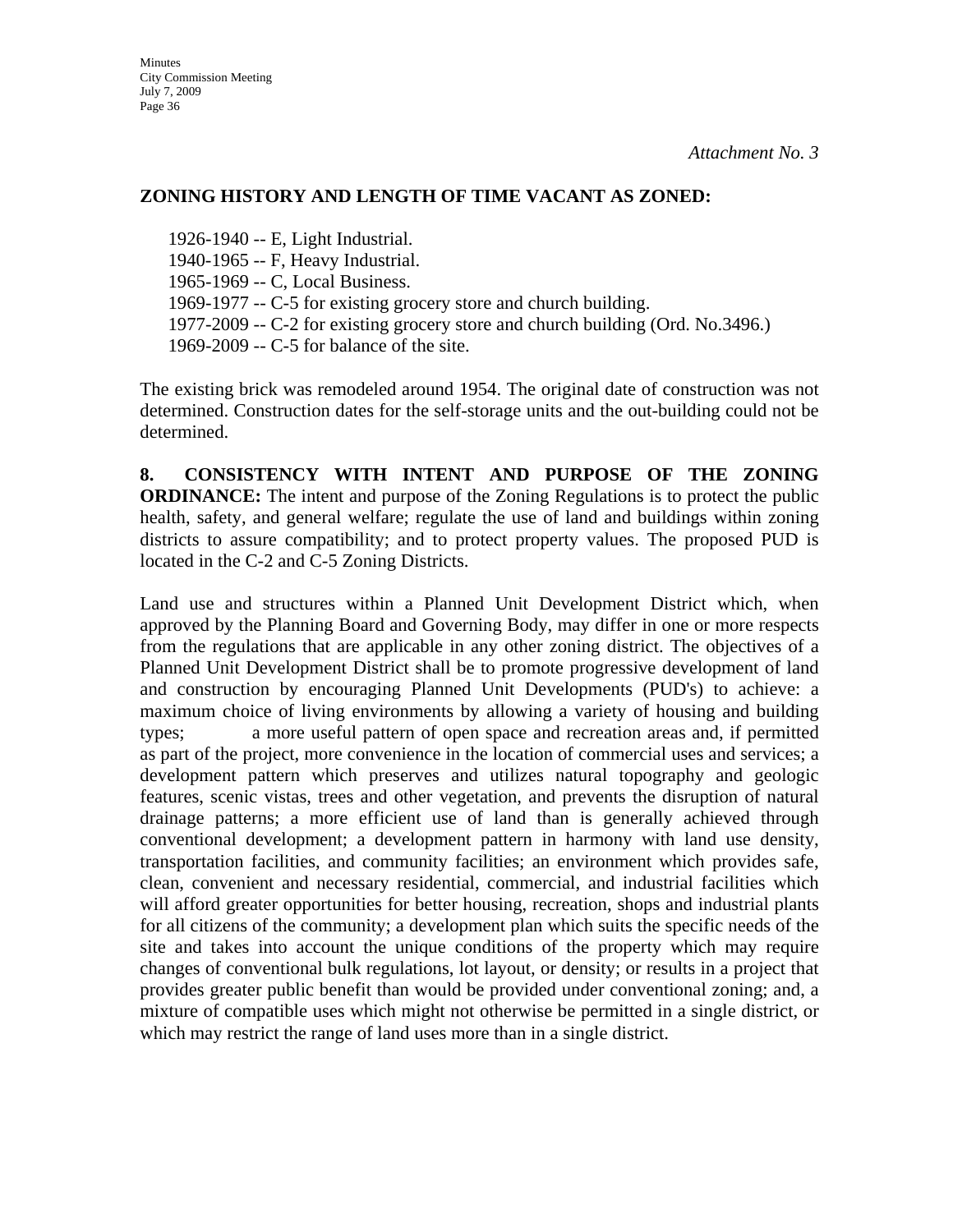#### Underlying Zoning Districts

The C-2, Neighborhood Shopping District is designed to provide a broad range of retail shopping facilities and services located to serve one or more residential areas. The C-5, Highway Service Commercial District is designed to provide for businesses offering accommodations, supplies, or services to motorists, and for certain specialized activities which require access to major streets and highways.

Overall Intent

The overall intent of the proposed PUD is consistent with the Comprehensive Plan, the underlying zoning districts, and intent of the PUD requirements. The proposed PUD redevelops a site at a boundary between industrial/commercial and residential. Overall, the proposed PUD attempts to be sensitive to the residential neighborhood. The retail center and hotel are oriented towards the motoring public consistent with the highway service location of the site.

**9. RELATIVE GAIN TO THE PUBLIC HEALTH, SAFETY AND WELFARE THAT DENIAL OF THE REQUEST WOULD ACCOMPLISH, COMPARED WITH THE HARDSHIP IMPOSED UPON THE INDIVIDUAL OWNER:** Denial of the request would not be a gain to the public because minimal impact on the public is expected as a result of traffic or storm water. It appears there may be a hardship on the owner if the rezoning is denied due to no relative gain to the public that denial would accomplish

**10. ADEQUACY OF PUBLIC FACILITIES AND SERVICES:** Public utilities and services are adequate.

### **11. OTHER APPLICABLE FACTORS:** None.

**12. STAFF COMMENTS AND RECOMMENDATION:** City Administration recommends approval of the proposed rezoning of the  $17<sup>th</sup>$  Street Properties Commercial Planned Unit Development, Unit Two, from C-2, Neighborhood Shopping District and C-5, Highway Service Commercial District, to PUD, Commercial Planned Unit Development District, with the following conditions: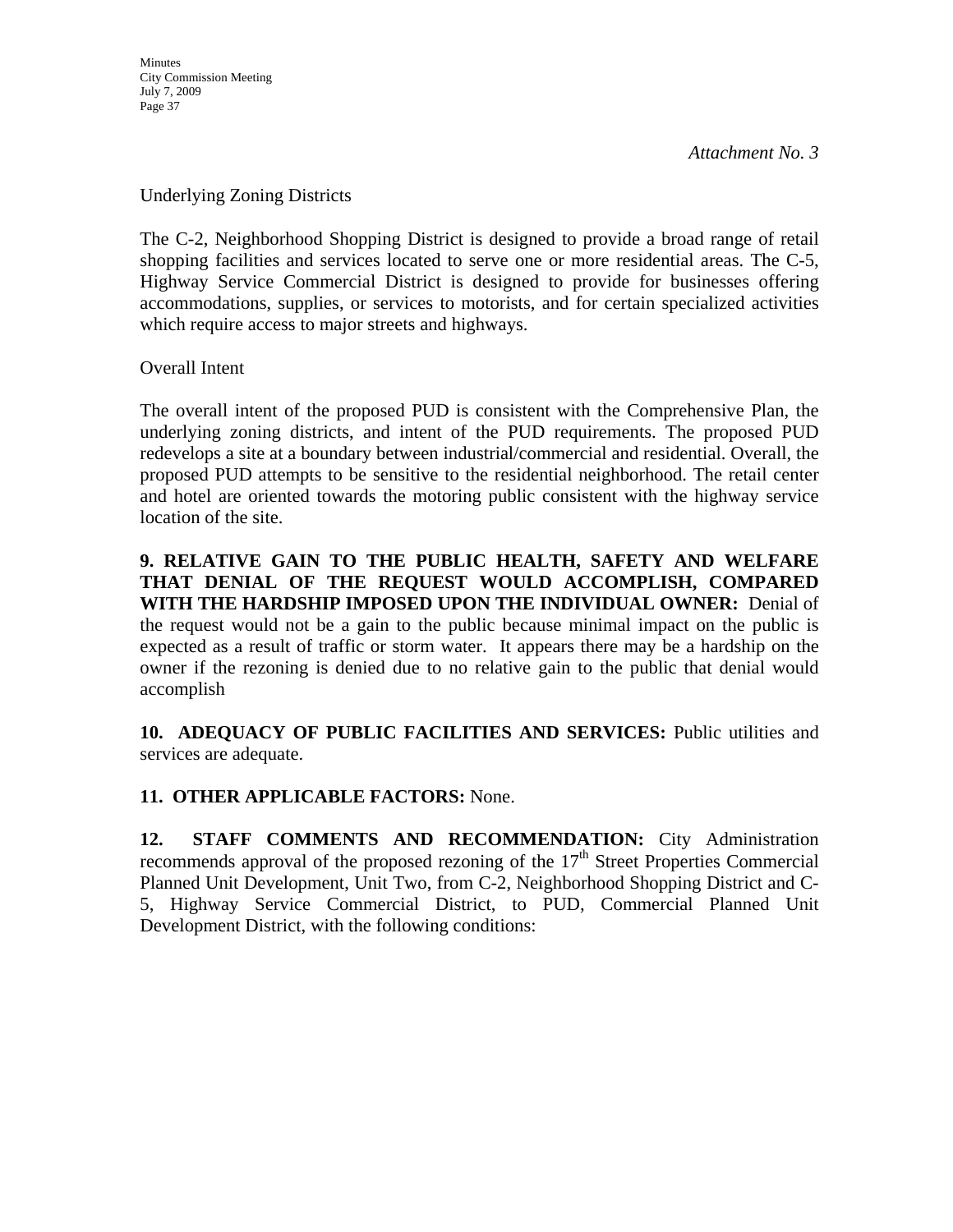- 1. The Permitted Uses shall include: Antique shops; Apparel stores; Appliance sales; Automobile accessory stores; Barber shops; Beauty shops; Book stores; Brew pubs; Business and professional offices; Camera and photographic supply stores; Churches, chapels, temples and synagogues; Department stores; Drug stores; Electronic stores; Food stores; Fraternal and service clubs; Furniture stores; Furniture upholstering; Garden stores; Gift shops; Hardware stores; Health and fitness clubs; Hobby shops; Hotels and motels; Jewelry stores; Laundry establishments; Leather goods and luggage stores; Music stores; Package liquor stores; Pet grooming shops; Pet stores; Private vocational-technical institutions; Restaurants, no drive-in type; Sporting goods stores; Taverns; Variety stores; and, Veterinary Out-Patient Clinic.
- 2. Landscaping and irrigation shall be provided pursuant to a Landscaping Performance Agreement between the City and the owner, which shall be entered into prior to issuance of a building permit.
- 3. Landscaping along the Ft. Riley Boulevard frontage shall be planted at a minimum of thirty (30) inches in height at the time of planting in order to provide immediate screening.
- 4. All landscaping and irrigation shall be maintained in good condition.
- 5. Signage shall be limited to signs proposed in the application, except wall signs on the retail building's Ft. Riley Boulevard frontage shall be limited to one per business.
- 6. Exempt signage described in Article VI, Section 6-104  $(A)(1),(2),(4),(5),(7)$  and  $(8)$ ; and Section 6-104  $(B)(1)$  and  $(2)$ , of the Manhattan Zoning Regulations shall be permitted.

## **ALTERNATIVES:**

- 1. Recommend approval of the proposed rezoning of  $17<sup>th</sup>$  Street Properties PUD from C-2, Neighborhood Shopping District and C-5, Highway Service Commercial District, to PUD, Commercial Planned Unit Development District, stating the basis for such recommendation, with the conditions listed in the Staff Report.
- 2. Recommend approval of the proposed rezoning of  $17<sup>th</sup>$  Street Properties PUD from C-2, Neighborhood Shopping District and C-5, Highway Service Commercial District, to PUD, Commercial Planned Unit Development District,, and modify the conditions, and any other portions of the proposed PUD, to meet the needs of the community as perceived by the Manhattan Urban Area Planning Board, stating the basis for such recommendation, and indicating the conditions of approval.